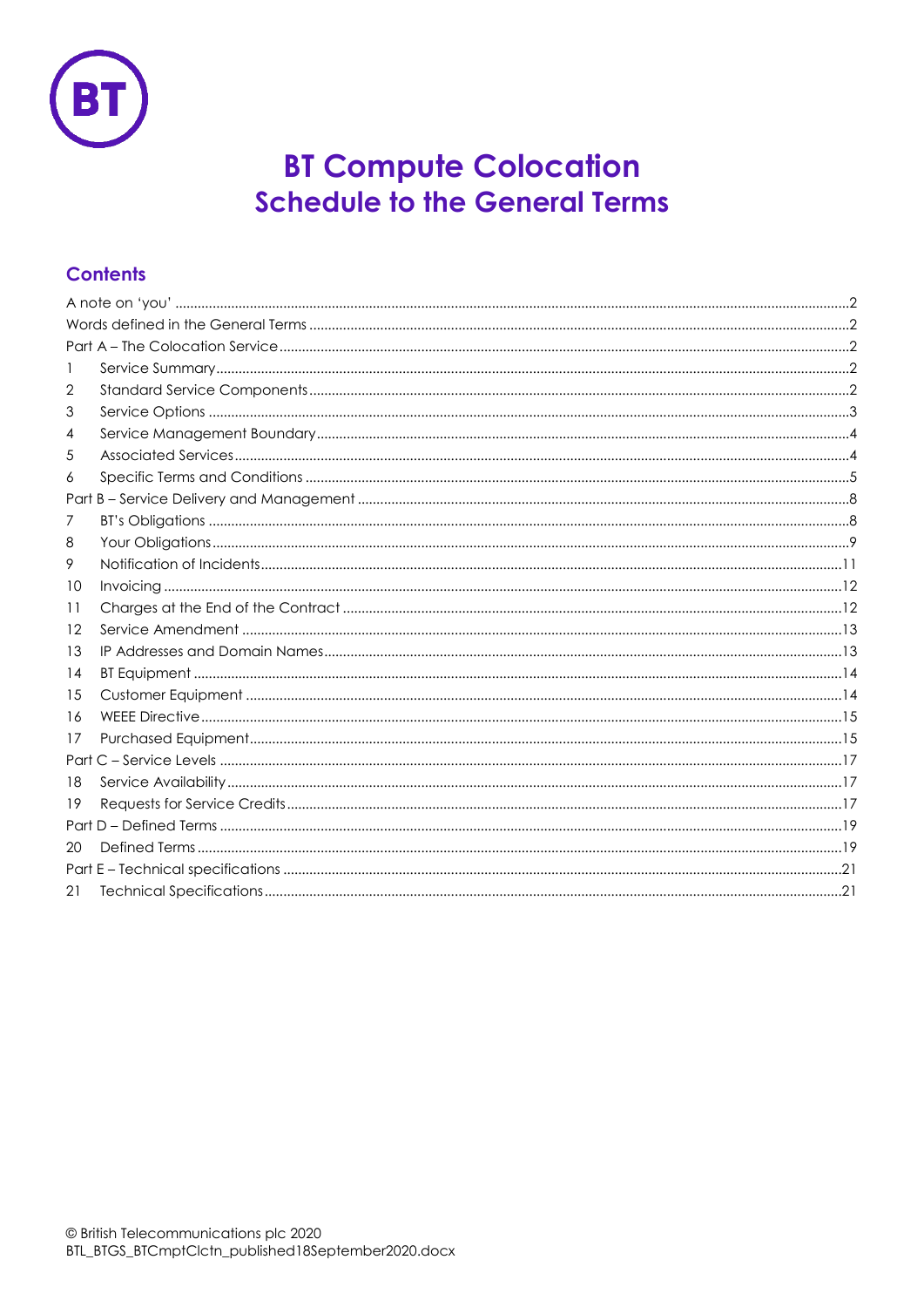

#### <span id="page-1-0"></span>**A note on 'you'**

'You' and 'your' mean the Customer.

#### <span id="page-1-1"></span>**Words defined in the General Terms**

Words that are capitalised but have not been defined in this Schedule have the meanings given to them in the General Terms.

### <span id="page-1-2"></span>**Part A – The Colocation Service**

#### <span id="page-1-3"></span>**1 Service Summary**

BT will provide you with Footprints in a Site in a controlled environment suitable for the installation of the Customer Equipment, comprising:

- 1.1 the Standard Service Components; and
- 1.2 any of the Service Options that are selected by you as set out in any applicable Order, ("**Colocation Service**").

#### <span id="page-1-4"></span>**2 Standard Service Components**

BT will provide you with the following standard service component ("**Standard Service Component**") in accordance with the details set out in any applicable Order:

#### 2.1 **Site Facilities**

- 2.1.1 A Site will have the following facilities:
	- (a) fire detection and suppression:
		- (i) the data centre facility utilises very early smoke detection apparatus ("VESDA") as the early warning system;
		- (ii) VESDA, when activated, triggers an indication alarm on a fire panel so that a physical investigation of the area can take place;
		- (iii) the fire system then works as follows:
			- 2.1.1.1 when a single head activates within a zone this constitutes a 'first knock' with the sounders and beacons being in operation;
			- 2.1.1.2 if a further head is activated within the same zone the fire system will go into a 'second knock' phase with different alarms sounding;
			- 2.1.1.3 this 'second knock' phase instigates the countdown relating to the release of fire supressing gas; and
			- 2.1.1.4 after 30 seconds the IG55 gas (a mixture of argon and nitrogen) will be released into the data hall, which forces oxygen levels to such a low level that fire is extinguished.
	- (b) Site security:
		- (i) 24x7x365 security guard patrol of the Site and monitoring by closed circuit TV cameras with alarms interconnected to an on-site monitoring system;
		- (ii) for operational reasons, BT will provide you with electronic access cards for the Site ("**EAC**") on the Service Start Date or when you visit the Site; and
		- (iii) Visitors will provide identification in the form of a valid passport or UK photo card driving licence and this will be checked against a list, authorised by both of us, before entry is permitted.

#### (c) **Cooling and Humidity**

Unless otherwise set out in the Documentation comprising the Order, a Site will have the following facilities:

- (i) relative humidity maintained at  $50\% \pm 30\%$ ; and
- (ii) maintenance of an average room air temperature at 22 degrees Celsius within a tolerance of plus or minus three degrees Celsius.
- (d) **Power**
	- (i) BT will provide a Resilient Power Feed to the Racks or Footprints and the power rating at each Rack (per power feed) is as set out in Paragraph [21](#page-20-1) and detailed in the applicable Annex, unless otherwise set out in the Documentation comprising the Order.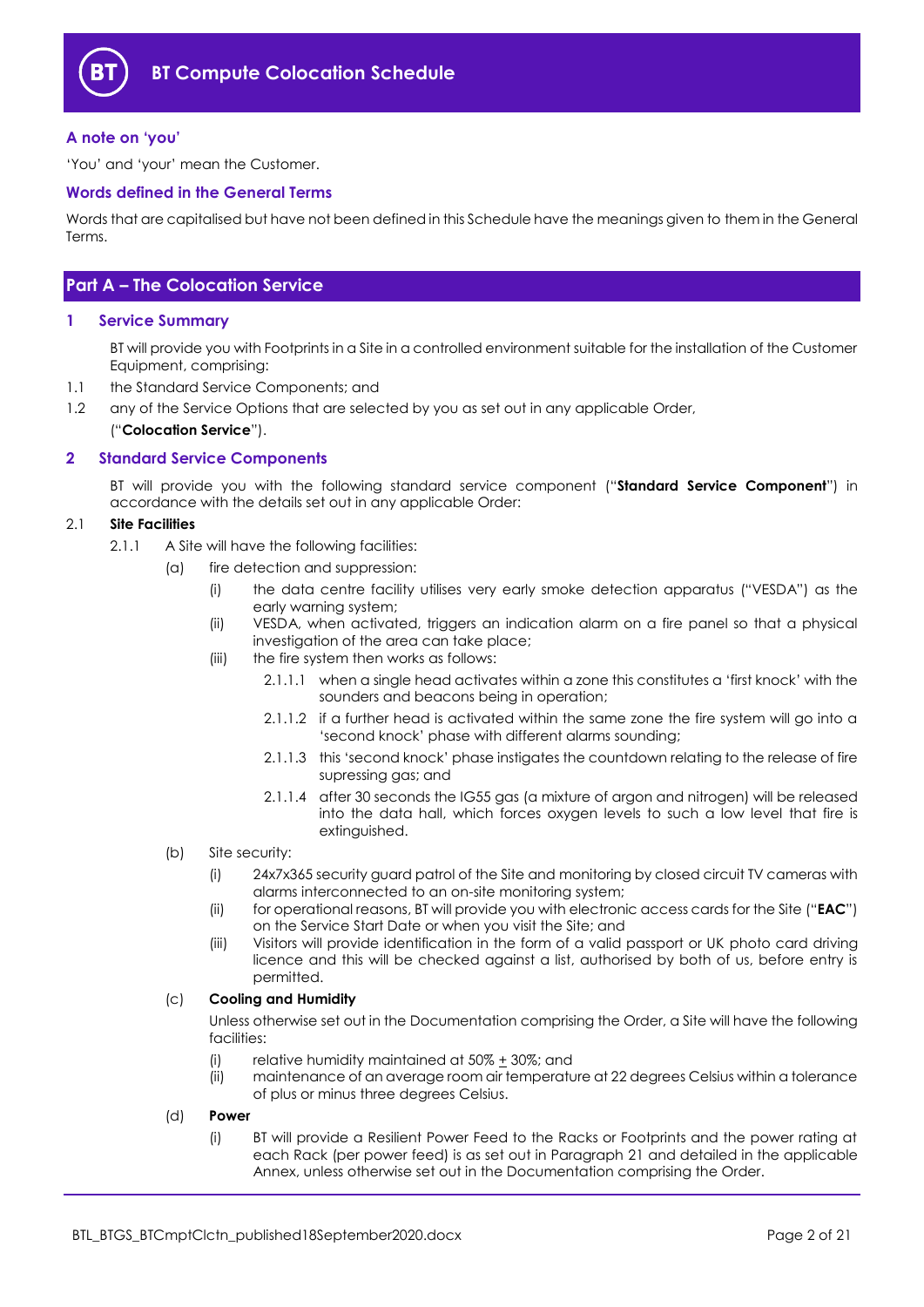

- (ii) Power feeds to the Customer Equipment will be backed up by the use of a standby generator and uninterrupted power supplies.
- (iii) The standard power consumption and the Maximum Power Load is as set out in Paragraph [21](#page-20-1) and detailed in the applicable Annex, unless otherwise set out in the Documentation comprising the Order.
- 2.1.2 Any variations in the facilities that are available in a Site will be set out in the Order or the applicable Annex for the Site.

#### <span id="page-2-0"></span>**3 Service Options**

BT will provide you with any of the following chargeable options as set out in any applicable Order ("**Service Options**") and in accordance with the details set out in that Order:

#### 3.1 **Colocation Facilities**

Subject to Paragraph 3.2 below, BT will provide you with the following facilities within the Strategic Data Centres.

#### 3.1.1 **Racks**

- (a) Where Racks are provided by BT:
	- (i) the Racks will be fitted with lockable front and rear doors; and
	- (ii) Resilient Power Feed will terminate on separate power strips within the Rack.
- (b) Where Racks are provided by you, the Resilient Power Feed will be terminated in two separate power strips within your rack. The power feed will be provisioned to the Rack from:
	- (i) under the raised floor; or
	- (ii) from above the Racks.

#### 3.1.2 **Footprint**

- (a) BT will supply you with the number of Footprints set out in any applicable Order.
- 
- (b) Each Footprint will be designed to be, where possible, a contiguous configuration.<br>(c) The Maximum Floor Loading for each Footprint as set out in Paragraph 21 and d The Maximum Floor Loading for each Footprint as set out in Paragraph [21](#page-20-1) and detailed in the applicable Annex unless set out otherwise within the Documentation comprising the Order.

#### <span id="page-2-1"></span>3.1.3 **Remote Hands**

- (a) Remote Hands is only available for Racks supplied by BT or for customer supplied Racks approved by BT.
- (b) BT will either carry out routine tasks on your behalf or arrange for routine tasks to be completed on your behalf, in accordance with your written instructions that BT will agree, at the nominated Footprint. Such tasks may include:
	- (i) lamp status checking;
	- (ii) power recycling;
	- (iii) button pushing; or
	- (iv) removal/insertion of cords, cables and plugs,

#### ("**Remote Hands Tasks**").

- (c) BT will perform Remote Hands Tasks as set out in the applicable Order.
- (d) BT will respond to each Remote Hands request within:
	- (i) two hours during Business Hours; and
	- (ii) four hours outside Business Hours.
- (e) The Charges referred for Remote Hands are set out in any applicable Order.
- (f) You may be required to confirm the details of a Remote Hands request in writing (via email).

#### 3.2 **Strategic Data Centres**

The detailed technical specification for each Strategic Data Centre is set out in Paragraph 21, Part E of this Schedule and the applicable Annex to this Schedule for the Data Centre selected by you in the applicable Order.

#### 3.3 **Internal Cabling**

- 3.3.1 BT will arrange for Internal Cabling within the data centre to be installed, as set out in the Order.
- 3.3.2 The connection of the Customer Equipment to the BT Network or any third party network is not part of the Colocation Service and is subject to Paragraph 5 of this Schedule.

#### 3.4 **Media Handling**

3.4.1 BT will arrange for Media Handling to be carried out, as set out in the Order. For the avoidance of doubt, BT will not carry out Media Handling more than once per machine per day.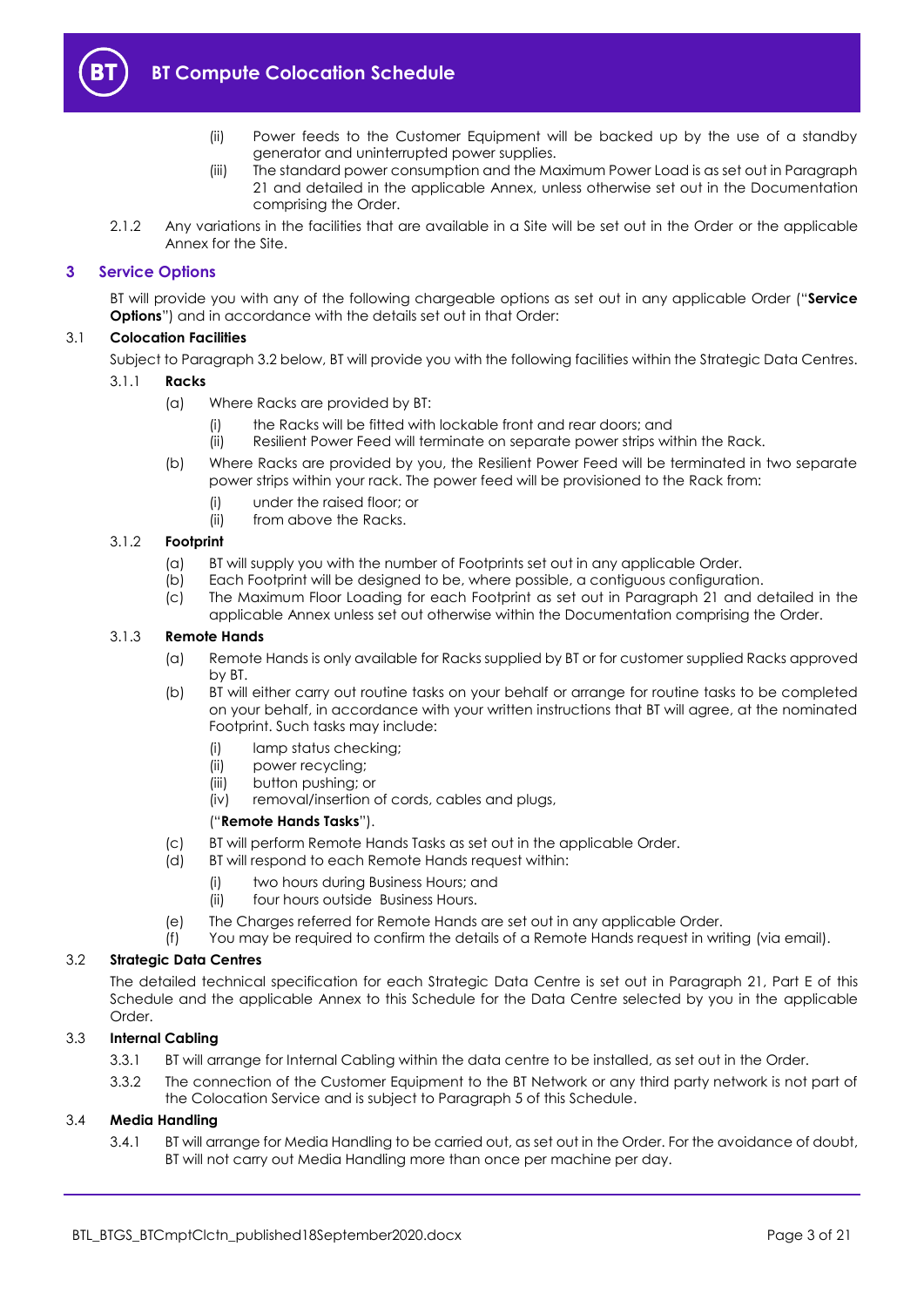

- 3.4.2 You will need to provide BT with a minimum of two compact discs or tapes for each media drive as well as their relevant change schedule. Such change will occur either:
	- (a) daily;
	- (b) weekly;
	- (c) monthly; or
	- (d) quarterly.
- 3.4.3 For weekly, monthly and quarterly changes you will specify to BT the precise day of the week that you require your media to be changed. The agreed day will be set out in the relevant Order.
- 3.4.4 All changes will be performed by the Media Handling team and will take place between the hours of 0900 and 1200 (midday).
- 3.4.5 The compact discs or tapes will be stored in one of two locations as per your request and specified in the Order. These locations are:
	- (a) on-site in your Rack; or
	- (b) off-site in a secure environment.
- 3.4.6 If you require the media to be stored in an off-site secure environment, you will make all necessary arrangements with your chosen service provider. BT will:
	- (a) change the media as prescribed by you and will make the media available to your secure storage service provider; or
	- (b) will arrange for the service centre provider to change the media as prescribed by you and make the media available to your secure storage service provider.

#### 3.5 **Recovery of media**

- 3.5.1 For the recovery of media using stored data:
	- (a) if the media is held on-site, BT will insert the media into the required equipment as per your request.
	- (b) if the media is held off-site, BT will await delivery of the media to the data centre. Once delivered, BT will insert the media into the required equipment as per your request.

#### 3.6 **Portal**

- 3.6.1 Where BT provides access to your services through the Portal as part of your Colocation Service, you will be able to view and self-serve elements of your Colocation Service, including:
	- (a) contact information;
	- (b) move, add, change and remove services;
	- (c) manage service elements;
	- (d) view service status;
	- (e) billing;
	- (f) book any access to the Site, subject to Paragraph [8.3;](#page-10-1) and
	- (g) service incident notifications and maintenance notices.
- 3.6.2 Where chargeable services are ordered through the Portal they will be defined as an 'Order' and BT will invoice you with additional Charges as set out in any applicable Order. You will find a full list of those chargeable services in the Charges Schedule.
- 3.6.3 You will be able to access detailed user guides via Portal, listing all services available within customer self-service.
- 3.6.4 In order to use the Portal, you will have the Compute Management System in place.
- 3.6.5 Access to Portal will only be provided for certain locations as set out in the applicable Annex.
- 3.6.6 Where Portal is provided as part of your Colocation Service, you will place an Order only through the Portal.

#### <span id="page-3-0"></span>**4 Service Management Boundary**

- <span id="page-3-2"></span>4.1 BT will provide and manage the Colocation Service as set out in Parts B and C of this Schedule and as set out in the Order up to the Rack ("**Service Management Boundary**").
- 4.2 BT will have no responsibility for the Colocation Service outside the Service Management Boundary.
- 4.3 BT does not make any representations, whether express or implied, as to whether the Colocation Service will operate in combination with any Customer Equipment or other equipment and software.

#### <span id="page-3-1"></span>**5 Associated Services**

If BT provides you with any services other than the Colocation Service, this Schedule will not apply to those services and those services will be governed by their separate terms and conditions.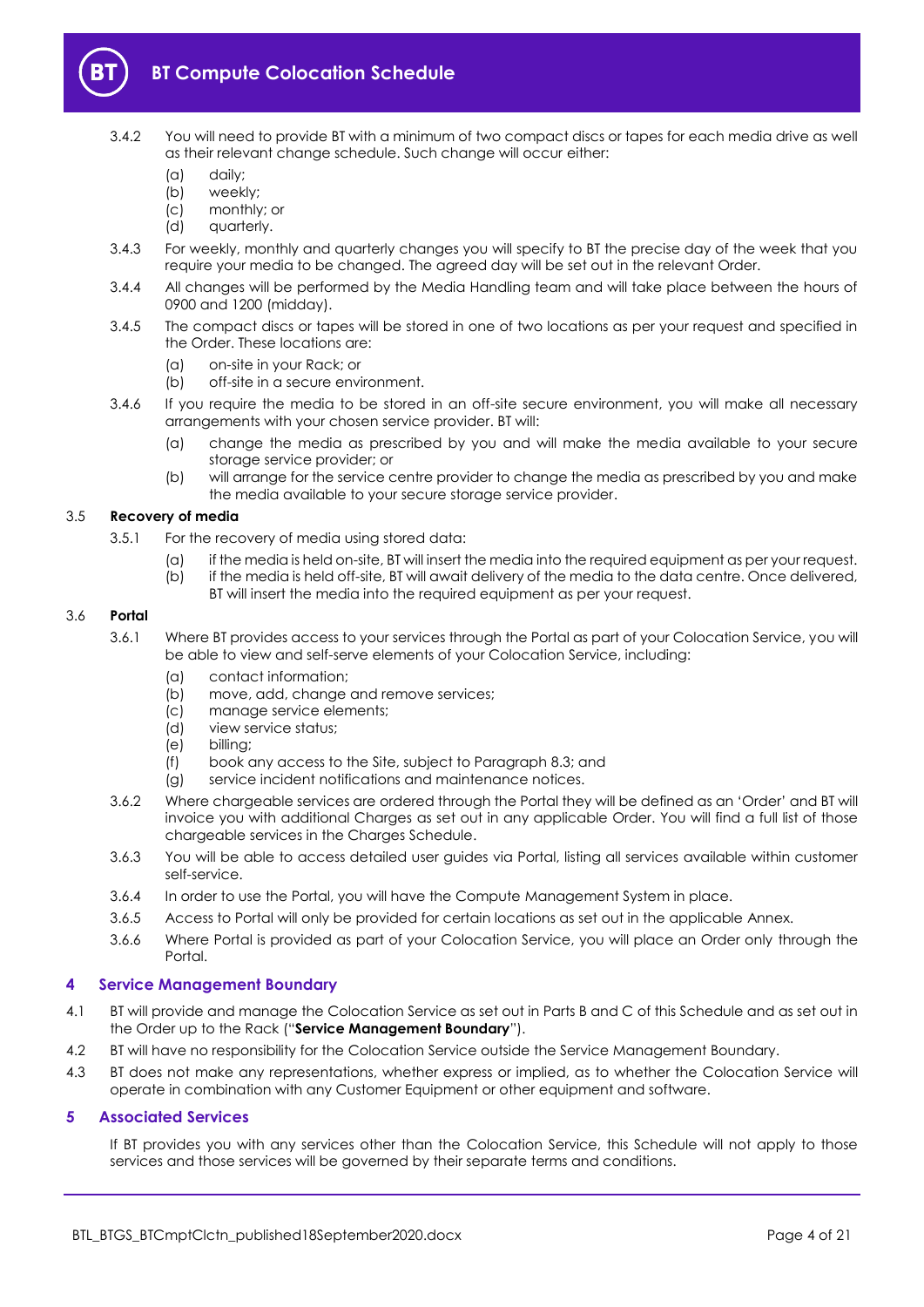

#### <span id="page-4-0"></span>**6 Specific Terms and Conditions**

#### 6.1 **Termination for Convenience**

For the purposes of Clause 17 of the General Terms, either of us may, at any time after the Service Start Date and without cause, terminate the Colocation Service or any Order by giving 90 days' Notice to the other.

#### <span id="page-4-5"></span>6.2 **Minimum Period of Service and Renewal Periods**

- 6.2.1 Unless one of us gives Notice to the other of an intention to terminate the Colocation Service at least 90 days before the end of the Minimum Period of Service or a Renewal Period ("**Notice of Non-Renewal**"), at the end of the Minimum Period of Service or any subsequent Renewal Period, the Colocation Service will automatically extend for the Renewal Period (90 days) and both of us will continue to perform each of our obligations in accordance with the Contract.
- 6.2.2 In the event that one of us gives a Notice of Non-Renewal, BT will cease delivering the Colocation Service at the time of 23:59 on the last day of the Minimum Period of Service or subsequent Renewal Period.
- <span id="page-4-3"></span>6.2.3 BT may propose changes to this Schedule by giving you Notice at least 90 days prior to the end of the Minimum Period of Service or each Renewal Period ("**Notice to Amend**").
- <span id="page-4-4"></span><span id="page-4-1"></span>6.2.4 Within 21 days of any Notice to Amend, you will provide BT Notice:
	- (a) agreeing to the changes BT proposed, in which case those changes will apply from the beginning of the following Renewal Period;
	- (b) requesting revisions to the changes BT proposed, in which case both of us will enter into good faith negotiations for the remainder of that Minimum Period of Service or Renewal Period, as applicable, and, if agreement is reached, the agreed changes will apply from the beginning of the following Renewal Period; or
	- (c) terminating the Contract at the end of the Minimum Period of Service or the Renewal Period.
- 6.2.5 If BT has not reached agreement in accordance with Paragraph [6.2.4\(b\)](#page-4-1) by the end of the Minimum Period of Service or the Renewal Period, as applicable, the existing terms of this Schedule will apply from the beginning of the following Renewal Period unless either of us elects to give notice in accordance with 6.2.4(c), in which case BT will cease delivering the Colocation Service at the time of 23:59 on the last day of the Minimum Period of Service or subsequent Renewal Period.

#### 6.3 **Access to Emergency Services**

BT will not provide the ability for Users to call the emergency services by dialling "**999**" or "**112**" and you are responsible for making alternative arrangements for Users, including the maintenance of a fixed telephone number.

#### 6.4 **Use of Customer Space**

- 6.4.1 You acknowledge that nothing in this Schedule is intended to create any relationship of landlord and tenant between BT and you, and you will have no right of exclusive possession of the Footprint, nor prohibit or restrict entry to the Footprint by BT.
- 6.4.2 BT will at all times retain control of, and all legal interest in the Footprint and you will not use the Footprint or the Site for any purpose other than stated in this Schedule.

#### <span id="page-4-2"></span>6.5 **Insurance**

- 6.5.1 You will obtain and maintain insurance throughout the duration of this Colocation Service in respect of:
	- (a) the Customer Equipment, for an amount equivalent to its full replacement value; and
	- (b) public and product liability insurance, for not less than £5,000,000 per incident.
- 6.5.2 Customer Equipment is at your risk for the duration of the Colocation Service.
- 6.5.3 You will provide to BT, on BT's request, a certificate of insurance to evidence that the insurances referred to in Paragraph [6.5.1](#page-4-2) are in full force and effect.

#### 6.6 **Additional Terms**

- 6.6.1 You will be responsible for the creation, maintenance and design of all Customer Information and Third Party Information.
- 6.6.2 BT is under no obligation to edit, review or modify the Customer Information or Third Party Information and BT does not examine the use to which the Colocation Service is put.
- 6.6.3 BT may suspend access to any Customer Information or Third Party Information following Notice to you if BT reasonably believes that there may be a breach of either this Contract, any Applicable Law or any third party right.
- 6.6.4 BT is not responsible for any equipment, including software or services provided by third parties, that you store, advertise, sell or otherwise make available by means of the Colocation Service or on the Internet.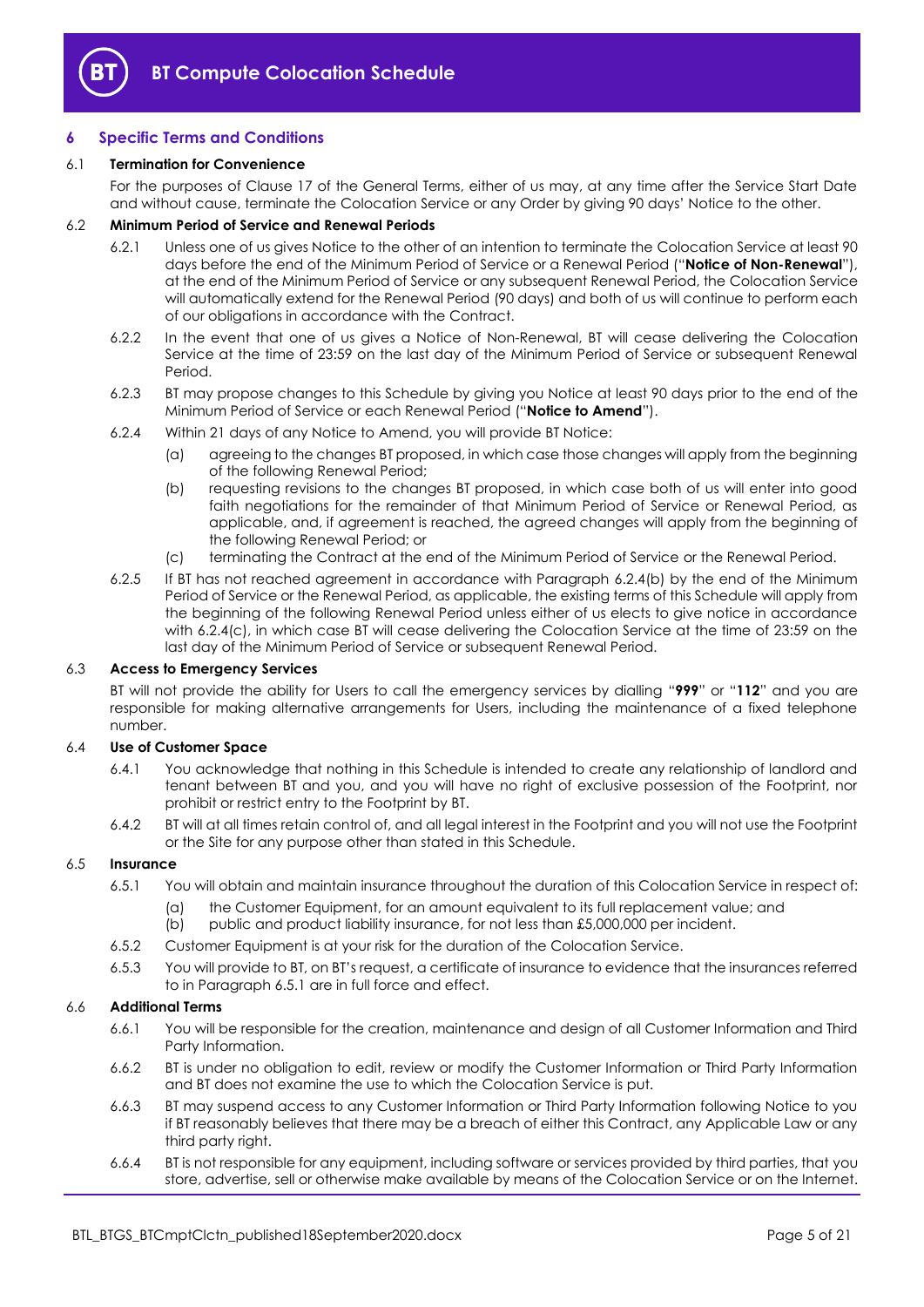

- 6.6.5 You will indemnify BT against all Claims, losses, damages, costs, expenses and liabilities (including arising from any breach of confidence or in connection with any infringement of Intellectual Property Rights) arising from or in connection with any Customer Information, Third Party Information or other content or communication sent, provided or stored in connection with the Colocation Service.
- 6.6.6 In addition to any other rights that BT may have, you will reimburse BT for any losses, costs or liabilities arising from your use or misuse of BT Equipment or other equipment belonging to BT or a third party, which is located at the Site, and for any damage to the Site, or where BT Equipment or other equipment belonging to BT or a third party is damaged, stolen or lost., except where the loss or damage is a result of fair wear and tear or caused by BT.

#### <span id="page-5-1"></span><span id="page-5-0"></span>6.7 **Use of Service**

- 6.7.1 The Colocation Service is provided solely for your own use and you will not resell or attempt to resell the Colocation Service (or any part thereof) to any third party.
- 6.7.2 You will be responsible for any obligation or liability arising out of transactions of any kind entered into between you and any third party accessing or acting in reliance on the Colocation Service, Customer Information, or Third Party Information. BT will not be a party to, or in any way be liable for, any transaction between you and any third party.
- 6.7.3 BT may suspend the Colocation Service with immediate effect if you use the Colocation Service in contravention of Paragraph [6.7.1.](#page-5-0)
- 6.7.4 You will not use the Colocation Service in any way which in BT's opinion, is, or is likely to be, detrimental to the provision of the Colocation Service to you or any other customer.
- 6.7.5 In the event that BT suspends the Colocation Service, BT will notify you as to why the Colocation Service has been suspended and you will be required to rectify the problem within a reasonable period, depending on the critical nature of the situation, of such notification.
- 6.7.6 Where you fail to rectify the problem within 30 days from date of notification of the problem by BT, BT may terminate the Contract in accordance with Clause 18 of the General Terms.

#### 6.8 **Amendments to the Service and Review of Charges**

- 6.8.1 The following sub-Paragraph replaces Clause 31.1 of the General Terms:
	- (a) BT may, following expiry of the Minimum Period of Service, revise the Charges on 28 days' written Notice to you. In addition, BT may increase the Charges by four per cent per annum on the anniversary of the Service Start Date without Notice.
- 6.8.2 In addition to the events set out in Clause 15 of the General Terms, BT may, on giving prior Notice when practicable, restrict or suspend the Colocation Service or part of the Colocation Service in the event that BT is entitled to terminate the Contract in accordance with Clause 18 of the General Terms without prejudice to such rights. The obligations set out in Clause 15 shall apply to any suspension.

#### 6.9 **Notices**

6.9.1 The following sub-Paragraph replaces Clause 25 of the General Terms:

Except for Notices given under Paragraphs 8.2.15 and 9, any Notices required to be given under the Contract will be in writing, in English and delivered by hand, by prepaid first class post, by recorded delivery or by commercial courier to the following addresses:

(a) to BT at:

Data Centre Services TKS/F18/01 109-117 Long Road **Cambridge** 

CB2 2HG

or to any alternative address that BT notifies to you.

- (b) to you at:
	- (i) your address or email address as set out in the Contract;
	- (ii) your registered office at the time of the Notice; or
	- (iii) any other address or email address notified by you to BT in a Notice from time to time, including, as updated on an Order.

#### 6.10 **Amendment to the General Terms and Conditions**

The definition of Order in the General Terms is deleted and replaced with the following: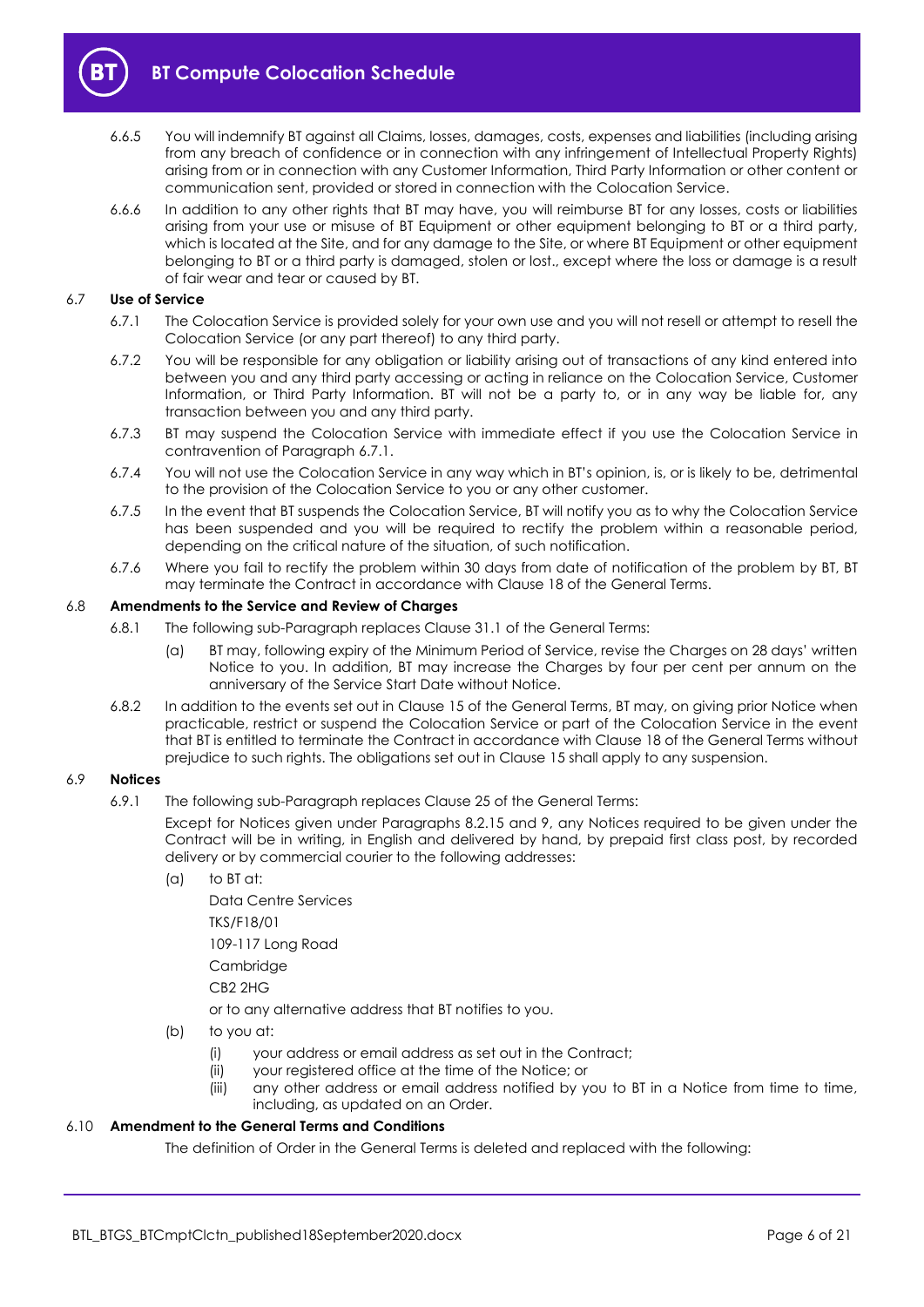

"**Order"** means any order or part of an Order you give to BT that is accepted by BT for one or more Services, Documentation comprising an Order, or an initial order placed through the Portal or any order placed in any additional online portal, provided as part of your Colocation Service.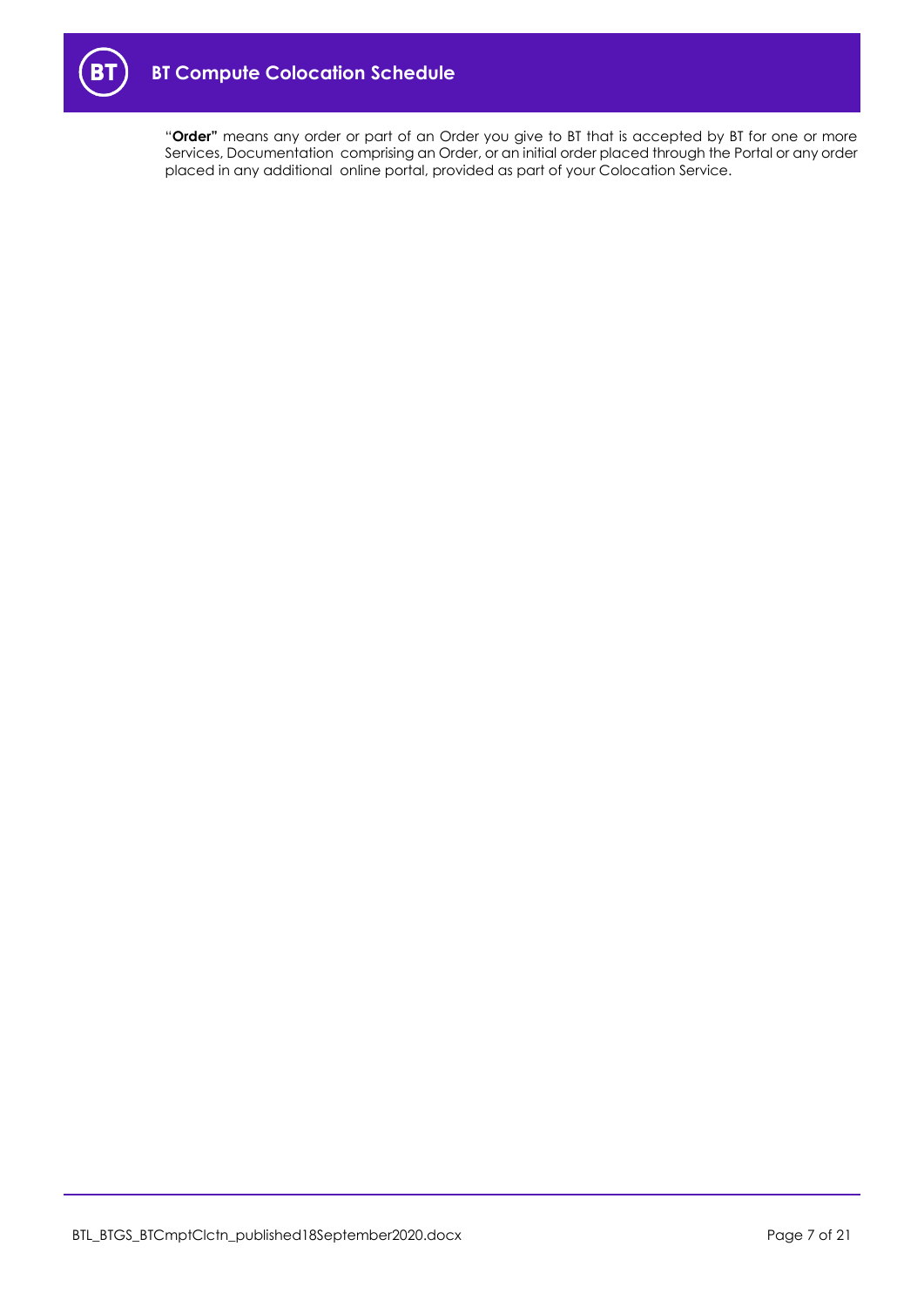

## <span id="page-7-0"></span>**Part B – Service Delivery and Management**

#### <span id="page-7-1"></span>**7 BT's Obligations**

#### <span id="page-7-6"></span>7.1 **Service Delivery**

Before the Service Start Date and, when applicable, throughout the provision of the Colocation Service, BT:

- 7.1.1 will provide you with contact details for the helpdesk, to which you will be able to submit service requests, report Incidents, ask questions about the Colocation Service , issue trouble tickets and, when applicable, log Remote Hands, Visitor access and Media Handling requests ("**Service Desk**") and this Service Desk will be open 24x7x365;
- 7.1.2 will provide you with a Customer Committed Date and will use reasonable endeavours to meet any Customer Committed Date;
- 7.1.3 will dispatch, where the Site is located within the EU, any Purchased Equipment for delivery to the applicable Site as set out in the Order;
- <span id="page-7-5"></span>7.1.4 if agreed between both of us as set out in the Order, will install any Customer Equipment or Purchased Equipment at the applicable Sites. In each case BT will:
	- (a) test that the Rack has been installed and is ready for use;
	- (b) test that the power has been supplied and switched on ready for use; and
	- (c) on the date that BT has completed the above tests, confirm to you that the Colocation Service is available for use with the Customer Equipment or Purchased Equipment.

#### <span id="page-7-2"></span>7.2 **Commissioning of the Service**

Before the Service Start Date, BT will:

- 7.2.1 configure the Colocation Service;
- 7.2.2 conduct a series of standard tests on the Colocation Service to ensure that it is configured correctly;
- 7.2.3 install and connect the power supply to the Footprint or BT's supplied Rack (but not the Customer Equipment), as set out in the Order; and
- 7.2.4 on the date that BT has completed the activities in this Paragraph [7.2,](#page-7-2) confirm to you the Service Start Date.

#### 7.3 **During Operation**

On and from the Service Start Date, BT:

- 7.3.1 will respond and use reasonable endeavours to remedy an Incident without undue delay and in accordance with the Service Levels in Part C of this Schedule if BT detects or if you report an Incident on the BT Network;
- 7.3.2 will log any Remote Hands request and will use reasonable endeavours to respond within the timescales set out in Paragraph [3.1.3;](#page-2-1)
- 7.3.3 or the Site Owner, may carry out Maintenance from time to time and will endeavour to let you know at least 21 days before any Planned Maintenance on the BT Equipment, however you agree that BT may inform you with less notice than normal when emergency Maintenance is required;
- 7.3.4 may allocate to you password(s) and EACs to be used in connection with the Colocation Service, but the EACs will remain BT's property at all times;
- 7.3.5 may suspend a User ID, password or withdraw access from an EAC where BT reasonably believes that password or EAC security has not been maintained, or on expiry or termination of the Colocation Service. BT will notify you as soon as possible after BT has suspended a password or withdrawn access from an EAC; and
- <span id="page-7-3"></span>7.3.6 may remedy any breach of the Contract by you, where you:
	- (a) fail to remedy the breach; or
	- (b) request either verbally or in writing that BT remedies the breach; and
	- you will pay BT's additional Charges.

#### <span id="page-7-4"></span>7.4 **Media Handling**

BT will ensure the capability to provision a media handling service as described in Paragraphs 3.4.1 to 3.4.6.

#### 7.5 **The End of the Service**

On termination of the Colocation Service by either one of us, or expiry, BT:

7.5.1 may provide configuration information relating to the Colocation Service provided at the Sites in a format that BT reasonably specifies; and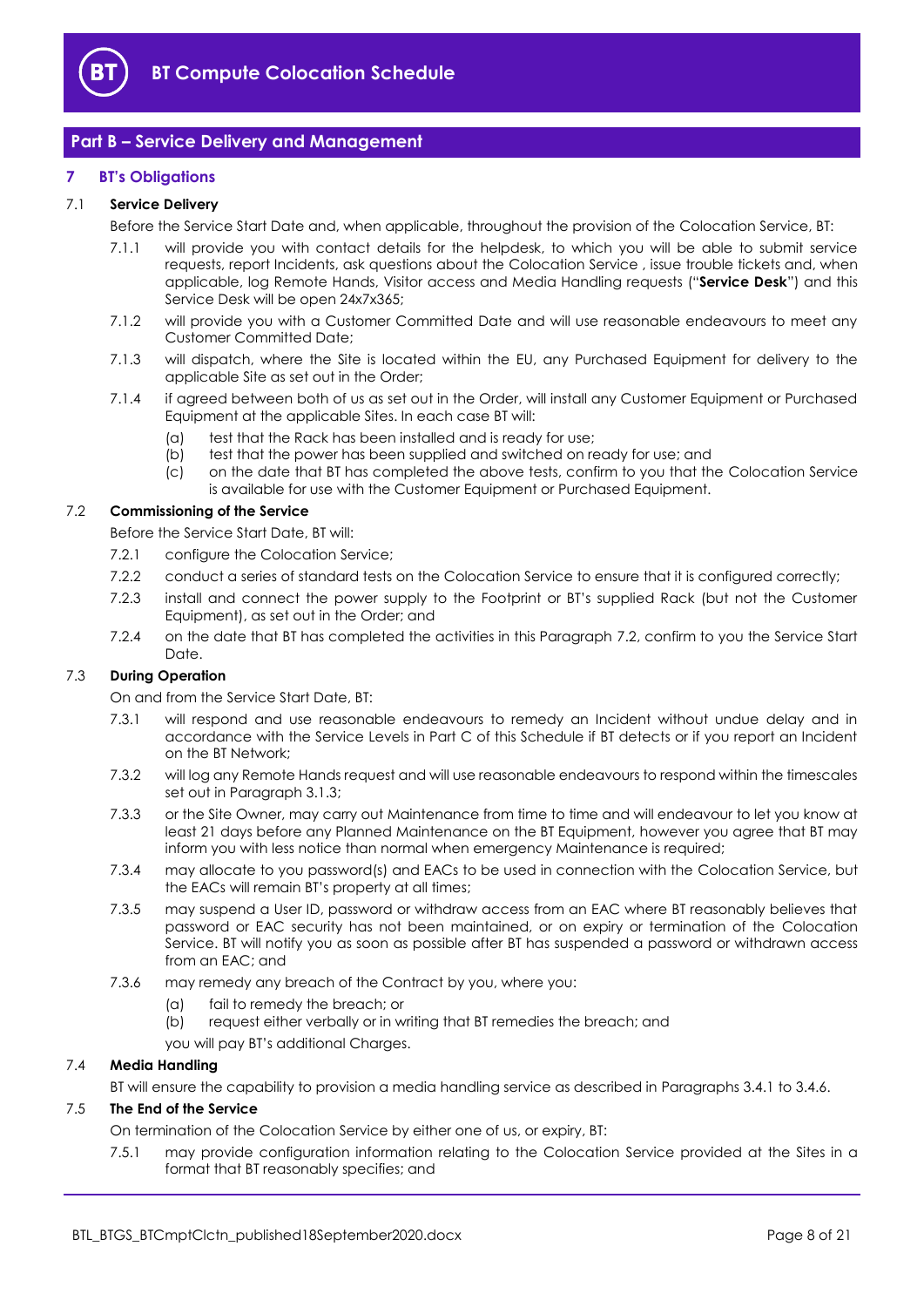

7.5.2 may disconnect and remove any BT Equipment located at the Sites.

#### <span id="page-8-0"></span>**8 Your Obligations**

#### 8.1 **Service Delivery**

Before the Service Start Date and, when applicable, throughout the provision of the Colocation Service by BT, you will:

- <span id="page-8-1"></span>8.1.1 provide BT with the names and contact details of any individuals authorised to act on your behalf for Colocation Service management matters ("**Customer Contact**"), but BT may also accept instructions from a person whom BT reasonably believes is acting with your authority. You will notify BT of any changes to the Customer Contact as soon as practicable;
- 8.1.2 ensure that the Customer Contact is available during the period of implementation of the Colocation Service and during Business Hours. You acknowledge that if the Customer Contact is not available at all such times, BT may not be able to meet the applicable response and restoration times (including any referred to in Part C of this Schedule);
- 8.1.3 provide BT with any information reasonably required for the purpose of providing the Colocation Service without undue delay;
- 8.1.4 provide BT with access to the Racks during Business Hours, or as otherwise agreed, to enable BT to set up, deliver and manage the Service;
- 8.1.5 complete any preparation activities that BT may request to enable you to receive the Colocation Service promptly and in accordance with any reasonable timescales;
- 8.1.6 ensure that the LAN protocols and applications you use are compatible with the Colocation Service;
- 8.1.7 provide BT with the name and contact details of at least one individual who will be responsible for receiving the Purchased Equipment at the Site;
- 8.1.8 ensure that the network terminating point is delivered to your Rack on the data centre floor;
- 8.1.9 immediately disconnect any Customer Equipment, or advise BT to do so at your expense, where Customer Equipment does not meet any relevant instructions, standards or Applicable Law;
- 8.1.10 distribute, manage and maintain access profiles, passwords, User IDs (if applicable), security check words, EACs allocated by BT and other systems administration information relating to the control of Users' access to the Colocation Service;
- 8.1.11 as soon as reasonably practicable, inform BT of any changes to the information that you supplied when ordering the Colocation Service;
- 8.1.12 complete any site induction course that BT mandates;
- 8.1.13 prepare and maintain the Site for the installation of the Customer Equipment and supply of the Colocation Service, including:
	- (a) provide a suitable and safe operational environment for any Customer Equipment including all necessary trunking, conduits, cable trays, and telecommunications connection points in accordance with BT's reasonable instructions and in accordance with applicable installation standards;
	- (b) take up or remove any fitted or fixed floor coverings, ceiling tiles and partition covers or provide any openings in buildings required to connect the Customer Equipment to appropriate telecommunications facilities in time to allow BT to undertake any necessary installation or maintenance Services;
	- (c) carry out any work that may be required after installation to make good any cosmetic damage caused during the installation or maintenance Services;
	- (d) provide a secure, continuous power supply at the Site for the operation and maintenance of the Service at such points and with such connections as BT specifies; and
	- (e) provide internal cabling between any BT Equipment and Customer Equipment, as appropriate.
- 8.1.14 until ownership in any Purchased Equipment transfers to you in accordance with Paragraph [17.3:](#page-15-0)
	- (a) keep the Purchased Equipment safe and without risk to health;
	- (b) only use the Purchased Equipment, or allow it to be used, in accordance with any instructions BT may give and for the purpose for which it is designed;
	- (c) not move the Purchased Equipment or any part of it from the Site;
	- (d) not make any alterations or attachments to the Purchased Equipment without BT's prior written consent. If BT gives consent, any alterations or attachments will become part of the Purchased Equipment;
	- (e) not sell, charge, assign, transfer or dispose of or part with possession of the Purchased Equipment or any part of it;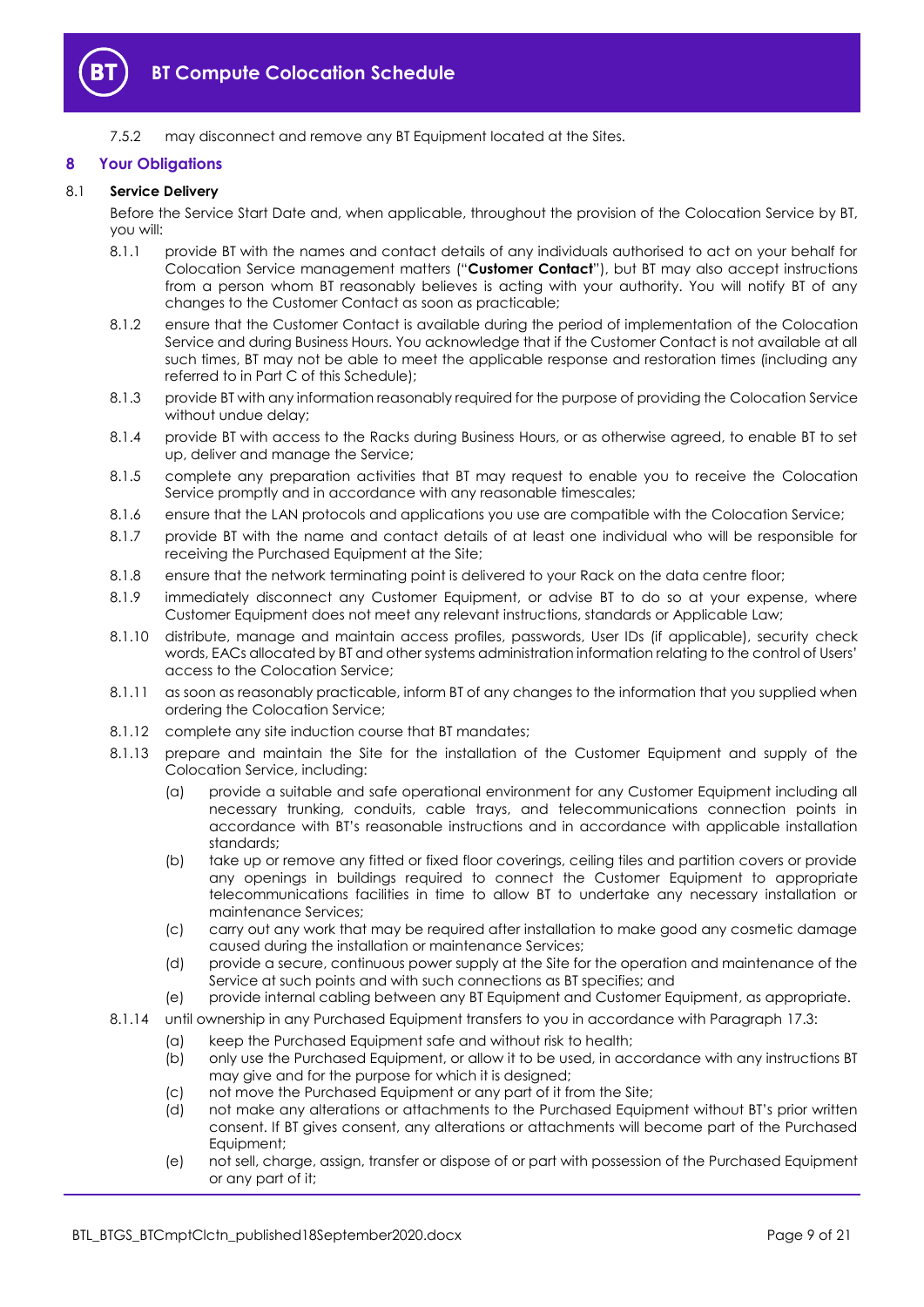

- (f) not allow any lien, encumbrance or security interest over the Purchased Equipment;
- (g) not claim to be the owner of the Purchased Equipment and ensure that the owner of the Site will not claim ownership of the Purchased Equipment, even if the Purchased Equipment is fixed to the Site;
- (h) obtain appropriate insurance against any damage to or theft or loss of the Purchased Equipment;
- (i) in addition to any other rights that BT may have, reimburse BT for any losses, costs or liabilities arising from damage or loss to the Site caused by you or a Visitor, your use or mis-use of the Purchased Equipment or where Purchased Equipment is damaged, stolen or lost, except where the loss or damage to Purchased Equipment is as a result of fair wear and tear caused by BT;
- (j) ensure that the Purchased Equipment appears in BT's name in your accounting books;
- (k) where there is a threatened seizure of the Purchased Equipment, or an Insolvency Event applies to you, immediately provide BT with Notice so that BT may take action to repossess the Purchased Equipment; and
- (l) notify any interested third parties that BT owns the Purchased Equipment.

#### 8.2 **Service Operation**

On and from the Service Start Date, you will:

- 8.2.1 ensure that Users report Incidents and Remote Hands requests to the Customer Contact and not to the Service Desk;
- 8.2.2 ensure that the Customer Contact takes Incident reports and Remote Hands requests from Users and pass these to the Service Desk using the reporting procedures agreed between both of us and quote the relevant passwords;
- 8.2.3 be responsible for any issues relating to the Colocation Service including providing BT assistance and information during implementation of the Colocation Service, and are available for all subsequent Incident management communications;
- 8.2.4 provide all suitable computer hardware, software and telecommunications equipment and services necessary to access and use the Colocation Service, other than as specifically set out in the Order as BT's responsibility;
- 8.2.5 monitor and maintain any Customer Equipment connected to the Colocation Service or used in connection with the Colocation Service;
- 8.2.6 ensure that you have all necessary rights, title, consent and approvals to place the Customer Equipment at the Site and that the provision of the Colocation Service to the Customer Equipment by BT will not infringe any third party rights, including without limitations any Intellectual Property Rights;
- 8.2.7 ensure that any Customer Equipment that is connected to the Colocation Service or that your use, directly or indirectly, in relation to the Colocation Service is:
	- (a) connected using the applicable BT Network termination point or third party termination point, unless you have BT's permission to connect by any other means and used in accordance with any instructions, standards, safety and security procedures applicable to the use of that Customer Equipment;
	- (b) adequately protected against viruses and other breaches of security;
	- (c) technically compatible with the Colocation Service and will not harm or damage BT Equipment, the BT Network, or any of BT's supplier's or subcontractor's network or equipment; and
	- (d) approved and used in accordance with relevant instructions and Applicable Law.
- 8.2.8 be responsible for maintaining and managing a list of current Users and Visitors and you will immediately terminate access for any person who ceases to be an authorised User or Visitor;
- 8.2.9 ensure the security and proper use of all valid User access profiles, passwords, User IDs, security check words and EACs (including changing such passwords and security check words on a regular basis) and other systems administration information used in connection with the Colocation Service and:
	- (a) take all reasonable steps to prevent unauthorised access to the Colocation Service;
	- (b) not change or attempt to change a User ID;
	- (c) satisfy BT's security checks if a password is lost or forgotten;
	- (d) take all necessary steps to ensure that passwords are kept confidential;
	- (e) take all necessary steps to ensure that EACs are not provided to unauthorised people;
	- (f) take all necessary steps to ensure that the EACs are not kept with the address of the Site;
	- (g) if you are provided with a PIN number with the EACs, be responsible for maintaining the security of that PIN number and not keep the PIN number with the EAC; and
	- (h) inform BT immediately if a User ID, security check word or password allocated by BT has, or is likely to, become known to an unauthorised person, or is being or may be used in an unauthorised way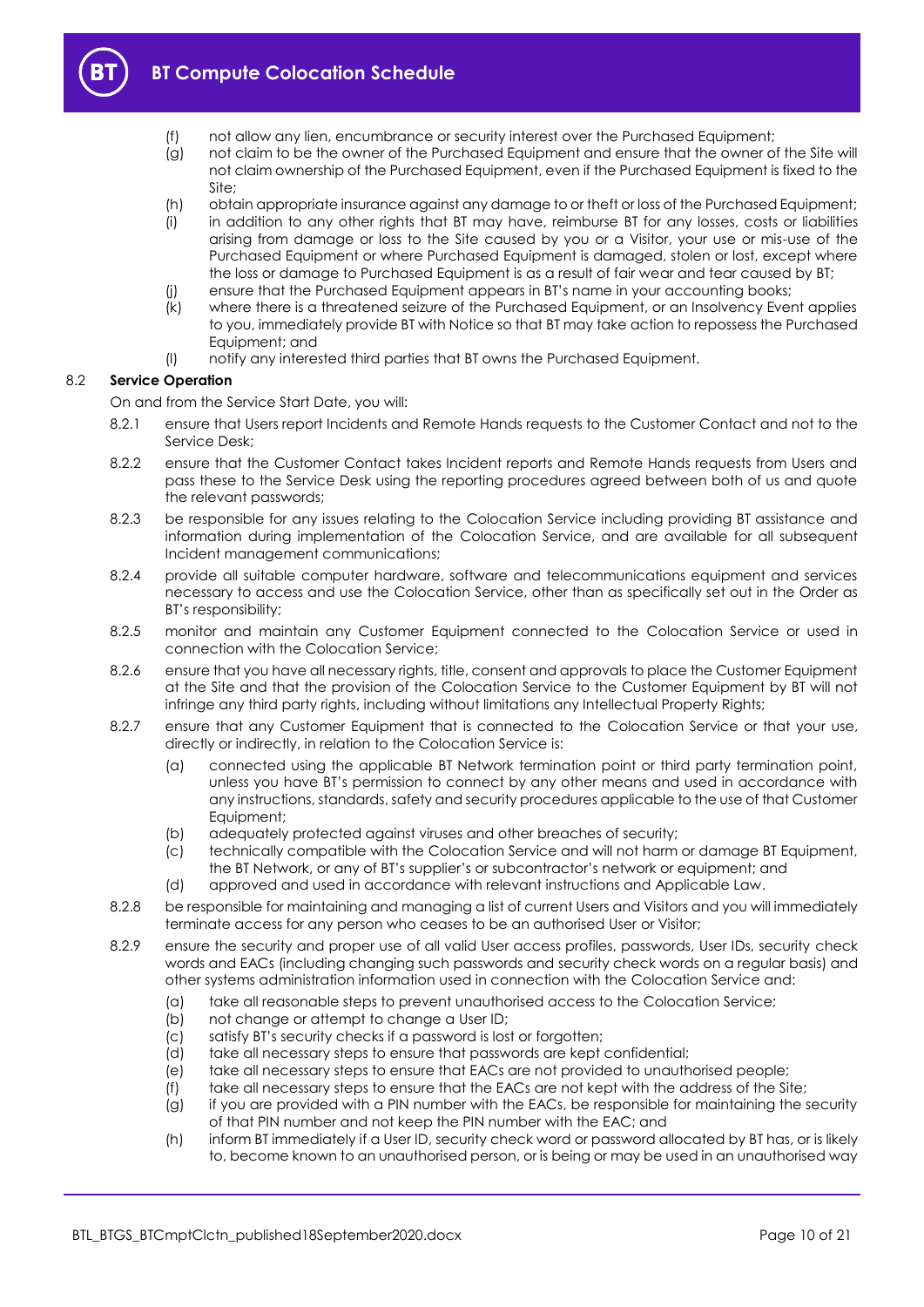or if an EAC has been lost, stolen or misplaced. You will pay all BT's reasonable expenses in providing a replacement EAC as notified to you.

- 8.2.10 if BT requests you to do so in order to ensure the security or integrity of the Colocation Service, change any or all passwords or other systems administration information used in connection with the Colocation Service. BT does not guarantee the security of the Colocation Service against unauthorised or unlawful access or use;
- 8.2.11 comply with the Site Regulations and any requirements of BT or the Site Owner (as applicable) in relation to the occupation of the Location and the Site from time to time and notified to you;
- 8.2.12 not use the Site except for the retention and operation of the Customer Equipment and will use all reasonable endeavours not to cause any injury, damage, nuisance to or interfere with any person or property including the Site or any equipment owned by third parties which may from time to time be located at the Site;
- <span id="page-10-4"></span>8.2.13 not make any alteration or addition (whether structural or non-structural) in or to the Site;
- 8.2.14 where BT has provided a Resilient Power Feed to the Footprint or Rack, be responsible for connecting Customer Equipment correctly to the Resilient Power Feed, which means that the Customer Equipment will be connected to both power feeds comprising the Resilient Power Feed. BT is not responsible for any loss of power on Customer Equipment that is not correctly connected to the Resilient Power Feed; and
- 8.2.15 comply with any instructions BT notifies to you which BT believes are necessary for reasons of health, safety or the quality of any telecommunications service provided by BT to you or any other customer. If you fail to follow such instructions within a reasonable time of such notification, BT may treat such failure in accordance with Clause 18 of the General Terms.

#### <span id="page-10-1"></span>8.3 **Access and Visitors**

- 8.3.1 You will:
	- (a) provide BT with a list of all Visitors entitled to enter the Site with appropriate proof of identity in accordance with this Paragraph [8.3](#page-10-1) and promptly inform BT of any changes to the list of Visitors;
	- (b) pre-book any access to the Site with a minimum 24 hours prior notice to BT. Booking will be registered by telephoning or emailing the Service Desk, logging a visit request and obtaining a ticket number; and
	- (c) ensure that Visitors to the Site:
		- (i) are suitably competent to carry out the necessary tasks;
		- (ii) will follow BT's instructions within the Site including all Site Regulations;
		- (iii) will not cause any change to or interfere with the Site or the equipment of any of BT's third party customers; and
		- (iv) will do nothing to cause the Site to be in anything other than a clean and tidy condition.
- 8.3.2 BT and the Site Owner may refuse access to the Site or remove from the Site any Visitor whose admission or presence is or would be, in the reasonable opinion of either BT or the Site Owner, detrimental to the security of the Site or in respect of whom you have failed to request a right of access from BT.

#### 8.3.3 In addition:

- (a) neither BT nor the Site Owner will be responsible for the consequences of any refusal or failure or delay by you in notifying BT of your requirement to access the Site;
- (b) BT will not be responsible for the consequences of any refusal or delay by BT or the Site Owner to permit entry or any request by BT for a person to leave the Site; and
- (c) you will be solely responsible for the acts or omissions of any Visitor to the Site.

#### 8.4 **The End of the Service**

On termination of the Colocation Service by either one of us, or expiry, you will arrange for the removal of Customer Equipment in accordance with Paragraph [15.4.](#page-14-2)

#### <span id="page-10-0"></span>**9 Notification of Incidents**

- <span id="page-10-3"></span><span id="page-10-2"></span>9.1 When you become aware of an Incident:
	- 9.1.1 the Customer Contact will report it to BT's Service Desk;
	- 9.1.2 BT will give you a unique reference number for the Incident ("**Ticket**"); and
	- 9.1.3 BT will inform you when BT believes the Incident is cleared, and will close the Ticket when:
		- (a) you confirm that the Incident is cleared within 24 hours of being informed; or
		- (b) BT has attempted unsuccessfully to contact you, in the way agreed between both of us, in relation to the Incident and you have not responded within 24 hours of BT's attempt to contact you.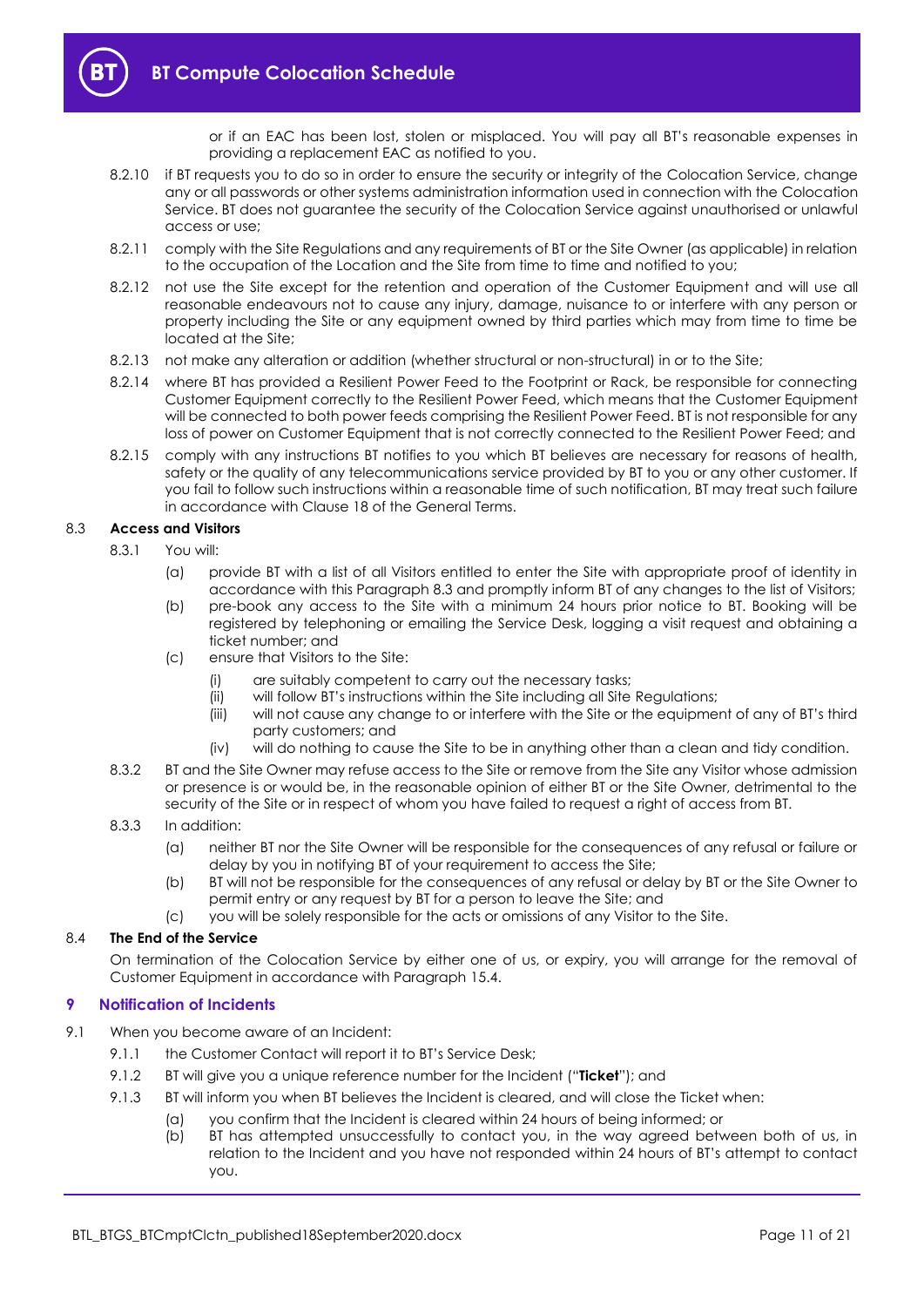

- <span id="page-11-2"></span>9.2 If you confirm that the Incident is not cleared within 24 hours of being informed, the Ticket will remain open, and BT will continue to work to resolve the Incident.
- 9.3 When BT becomes aware of an Incident, Paragraphs [9.1.2,](#page-10-2) [9.1.3](#page-10-3) an[d 9.2](#page-11-2) will apply.

#### <span id="page-11-0"></span>**10 Invoicing**

- 10.1 BT will invoice you for the Charges for the Colocation Service as set out in Paragraph [10.2](#page-11-3) in the amounts and currency as set out in any Order(s).
- <span id="page-11-3"></span>10.2 Unless stated otherwise in an applicable Order, BT will invoice you for:
	- 10.2.1 Installation Charges, on the Service Start Date (or monthly in arrears prior to the Service Start Date for any work carried out when the planned installation period is longer than one month);
	- 10.2.2 Recurring Charges, except Usage Charges, monthly in advance on the first day of the relevant month (for any period where service is provided for less than one month, the Recurring Charges are calculated on a daily basis);
	- 10.2.3 Usage Charges, monthly in arrears on the first day of the relevant month, calculated at the then current rates;
	- 10.2.4 any Charges for any Purchased Equipment from the Service Start Date, and those Charges which will apply from the date you take delivery or possession of that Purchased Equipment;
	- 10.2.5 De-installation Charges within 60 days of de-installation of the Colocation Service; and
	- 10.2.6 any Termination Charges incurred in accordance with Paragraph [11](#page-11-1) upon termination of the relevant Colocation Service.
- 10.3 BT may invoice you for any of the following Charges in addition to those set out in the Order:
	- 10.3.1 Charges for investigating Incidents that you report to BT where BT finds no Incident or that the Incident is caused by something for which BT is not responsible under the Contract;
	- 10.3.2 Charges for commissioning the Colocation Service as set out in Paragraph [7.2](#page-7-2) outside Business Hours;
	- 10.3.3 Charges for carrying out necessary installation work in accordance with Paragraph [15.1.3;](#page-13-2)
	- 10.3.4 Charges for remedying your breach of the Contract in accordance with Paragraph [7.3.6;](#page-7-3)
	- 10.3.5 Charges for requests to perform Remote Hands Tasks in excess of the Remote Hands Tasks;
	- 10.3.6 Charges for carrying out Media Handling activities in accordance with Paragraph [7.4;](#page-7-4)
	- 10.3.7 Charges for restoring service if the Colocation Service has been suspended in accordance with Clause 10.1.2 of the General Terms;
	- 10.3.8 Charges for cancelling the Colocation Service in accordance with Clause 16 of the General Terms;
	- 10.3.9 Charges for expediting provision of the Colocation Service at your request after you have been informed of the Customer Committed Date; and
	- 10.3.10 any other Charges set out in any applicable Order or as otherwise agreed between both of us.
- 10.4 **Indexation**
	- 10.4.1 On 1 April in each year ("**Indexation Date**"), BT will increase the Recurring Charges by the percentage increase in the Retail Prices Index in the previous 12 months as calculated in accordance with paragraph 10.4.2; and
	- 10.4.2 BT will calculate the increase in the Retail Price Index by comparing the Retail Price Index published on the Indexation Date with the Retail Price Index published on the 1 April of the year before.
- 10.5 If you are purchasing a Colocation Service that is based outside the United Kingdom, prices for the Colocation Service, as set out in the Order Form, are set in accordance with central bank exchange rate of the country in which the service is based. If the currency fluctuates from the current central bank exchange rate used at the start of each calendar month, BT may adjust the prices in accordance with that rate.

#### <span id="page-11-1"></span>**11 Charges at the End of the Contract**

- <span id="page-11-4"></span>11.1 If you exercise your right under Clause 17 of the General Terms to terminate the Contract or any Colocation Service for convenience, you will pay BT:
	- 11.1.1 all outstanding Charges for service rendered;
	- 11.1.2 De-installation Charges;
	- 11.1.3 any remaining Charges outstanding with regard to BT Equipment or Purchased Equipment;
	- 11.1.4 any other Charges set out in the Order;
	- 11.1.5 all committed costs to a supplier incurred by BT as a result of your commitment to BT under the Contract, which BT is unable to reasonably mitigate; and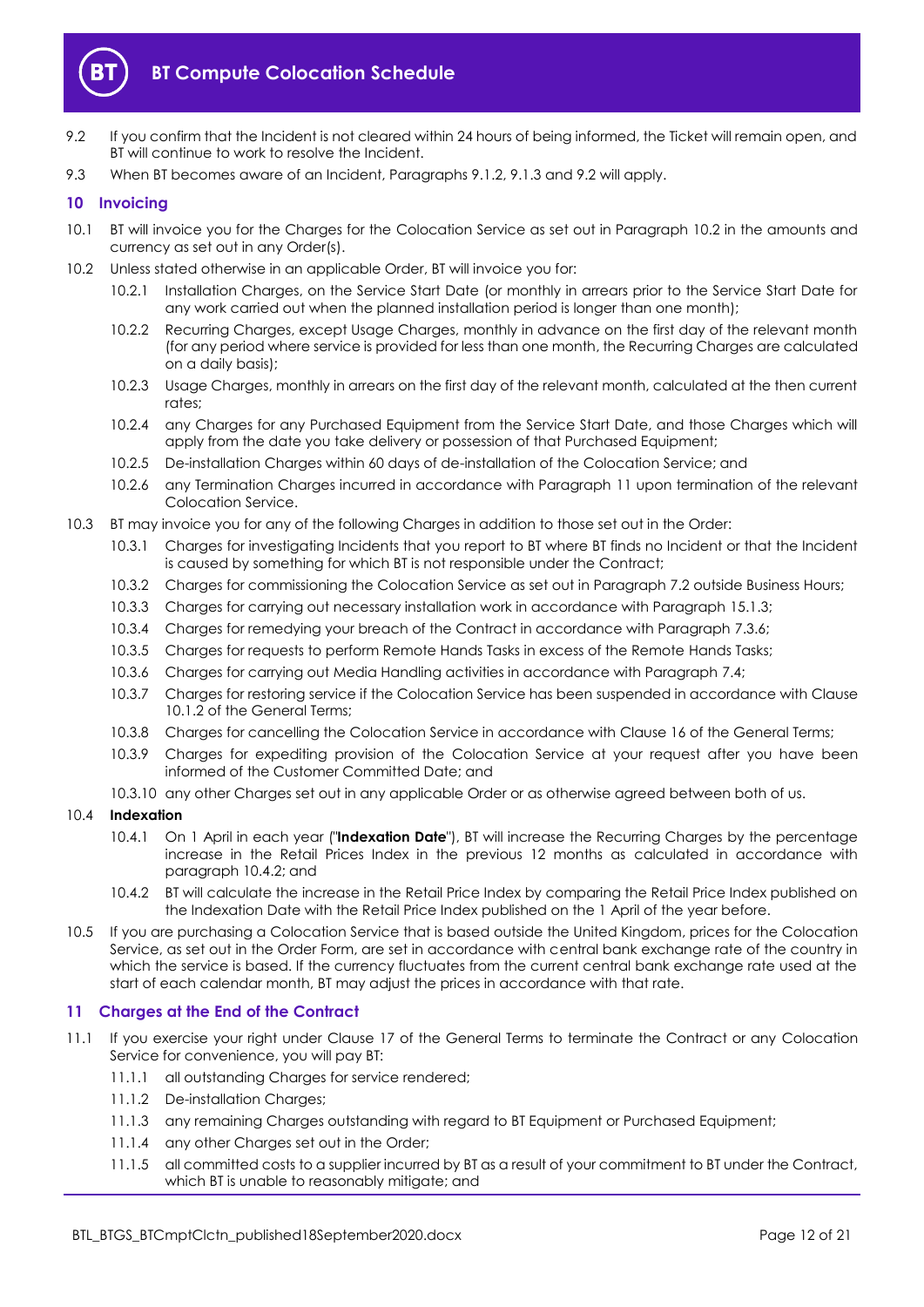

- 11.1.6 all incremental charges incurred by BT from a supplier due to the early termination.
- 11.2 In addition to the Charges set out at Paragraph [11.1](#page-11-4) above, if you terminate during the Minimum Period of Service, you will pay BT:
	- 11.2.1 for any parts of the Colocation Service that were terminated during the Minimum Period of Service, Termination Charges, as compensation, equal to:
		- (a) X per cent of the Recurring Charges for any remaining months of the first Minimum Period of Service, where X per cent is calculated in accordance with the table below; and
		- (b) during the first 12 months of the Minimum Period of Service only, any waived Installation Charges for the part(s) of the Colocation Service that have been terminated.

| No. of Months remaining of the<br><b>Minimum Period of Service</b><br>identified on the original sale<br>Order, calculated from the<br>Service Start Date up to the<br>effective date of termination<br>identified on the cessation form<br>completed by you | 12 Month<br>Minimum<br>Period of<br><b>Service</b> | 24 Month<br>Minimum<br>Period of<br><b>Service</b> | 36 Month<br>Minimum<br>Period of<br>Service | 48 Month<br>Minimum<br>Period of<br><b>Service</b> | 60 Month<br><b>Minimum</b><br>Period of<br>Service |
|--------------------------------------------------------------------------------------------------------------------------------------------------------------------------------------------------------------------------------------------------------------|----------------------------------------------------|----------------------------------------------------|---------------------------------------------|----------------------------------------------------|----------------------------------------------------|
| 0 - 3 Months                                                                                                                                                                                                                                                 | 64%                                                | 55%                                                | 49%                                         | 45%                                                | 42%                                                |
| $4 - 6$ Months                                                                                                                                                                                                                                               | 68%                                                | 56%                                                | 50%                                         | 46%                                                | 43%                                                |
| 7 - 9 Months                                                                                                                                                                                                                                                 | 80%                                                | 58%                                                | 52%                                         | 47%                                                | 43%                                                |
| 10 - 12 Months                                                                                                                                                                                                                                               | 100%                                               | 60%                                                | 53%                                         | 48%                                                | 44%                                                |
| 13 - 15 Months                                                                                                                                                                                                                                               | N/A                                                | 63%                                                | 54%                                         | 49%                                                | 45%                                                |
| 16 - 18 Months                                                                                                                                                                                                                                               | N/A                                                | 68%                                                | 56%                                         | 50%                                                | 46%                                                |
| 19 - 21 Months                                                                                                                                                                                                                                               | N/A                                                | 79%                                                | 58%                                         | 52%                                                | 47%                                                |
| 22 - 24 Months                                                                                                                                                                                                                                               | N/A                                                | 100%                                               | 60%                                         | 53%                                                | 48%                                                |
| 25 - 27 Months                                                                                                                                                                                                                                               | N/A                                                | N/A                                                | 63%                                         | 54%                                                | 49%                                                |
| 28 - 30 Months                                                                                                                                                                                                                                               | N/A                                                | N/A                                                | 68%                                         | 56%                                                | 50%                                                |
| 31 - 33 Months                                                                                                                                                                                                                                               | N/A                                                | N/A                                                | 79%                                         | 58%                                                | 51%                                                |
| 34 - 36 Months                                                                                                                                                                                                                                               | N/A                                                | N/A                                                | 100%                                        | 60%                                                | 53%                                                |
| 37 - 39 Months                                                                                                                                                                                                                                               | N/A                                                | N/A                                                | N/A                                         | 63%                                                | 54%                                                |
| 40 - 42 Months                                                                                                                                                                                                                                               | N/A                                                | N/A                                                | N/A                                         | 68%                                                | 56%                                                |
| 43 - 45 Months                                                                                                                                                                                                                                               | N/A                                                | N/A                                                | N/A                                         | 79%                                                | 58%                                                |
| 46 - 48 Months                                                                                                                                                                                                                                               | N/A                                                | N/A                                                | N/A                                         | 100%                                               | 60%                                                |
| 49 - 51 Months                                                                                                                                                                                                                                               | N/A                                                | N/A                                                | N/A                                         | N/A                                                | 63%                                                |
| 52 - 54 Months                                                                                                                                                                                                                                               | N/A                                                | N/A                                                | N/A                                         | N/A                                                | 68%                                                |
| 55 - 57 Months                                                                                                                                                                                                                                               | N/A                                                | N/A                                                | N/A                                         | N/A                                                | 79%                                                |
| 58 - 60 Months                                                                                                                                                                                                                                               | N/A                                                | N/A                                                | N/A                                         | N/A                                                | 100%                                               |

#### <span id="page-12-0"></span>**12 Service Amendment**

- <span id="page-12-4"></span><span id="page-12-3"></span>12.1 Except in the circumstances set out in Paragraphs [6.2.3,](#page-4-3) [6.2.4](#page-4-4) and [12.2](#page-12-2) of this Schedule, if either of us wishes to vary the specification of the Colocation Service it will notify the other, detailing the proposed change and the reason for it and:
	- 12.1.1 both of us will discuss the proposed change;
	- 12.1.2 within a reasonable time of receipt of a proposed change, or the date of the discussions under Paragraph [12.1.1](#page-12-3) above, whichever one of us receiving receipt of a proposed change will notify the other whether the proposed change is feasible and the likely financial, contractual, technical and other effects of the proposed change;
	- 12.1.3 within a reasonable time of notification of the effects of a proposed change, whichever one of us receiving the notification will advise the other whether it wishes the Contract to be amended to incorporate the change; and
	- 12.1.4 where both of us agree a change to the Contract, it will be recorded in writing and will form part of this Contract when signed by both of us.
- <span id="page-12-2"></span>12.2 When the Contract is entered into in a country where BT is obliged by law, or by BT's agreement with a public telecommunications operator, to trade with all BT's customers for the Colocation Service on the same or particular terms, then Paragrap[h 12.1](#page-12-4) will not apply and BT may amend this Contract on 28 days' Notice to you.

#### <span id="page-12-1"></span>**13 IP Addresses and Domain Names**

13.1 Except for IP Addresses expressly registered in your name, all IP Addresses and Domain Names made available with the Colocation Service will at all times remain BT's property or the property of BT's suppliers and will be nontransferable. All of your rights to use such IP Addresses or Domain Names will cease on termination or expiration of the Colocation Service.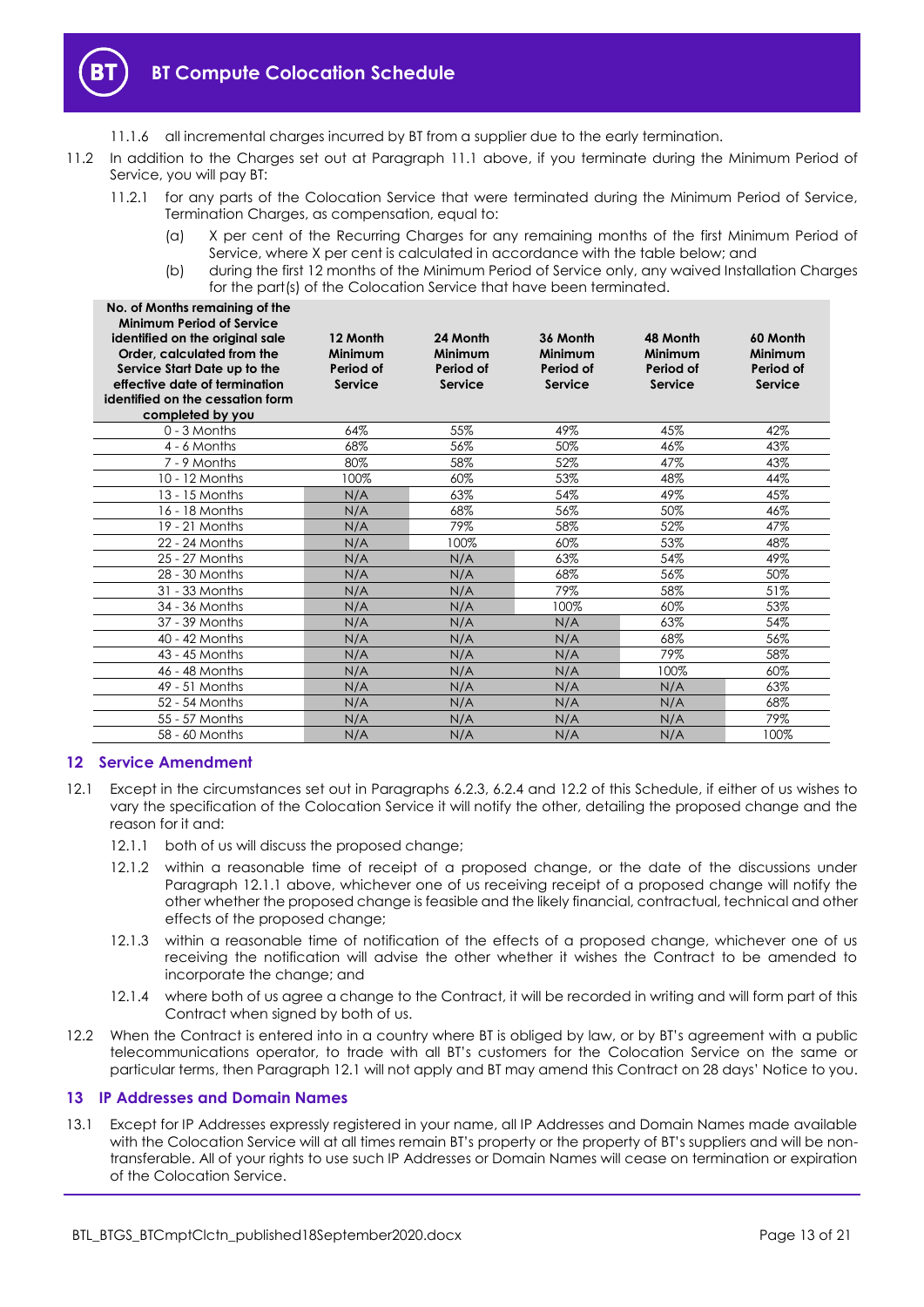

- 13.2 BT is unable to ensure that any requested Domain Name will be available from or approved for use by the Internet Registration Authorities and BT has no liability for any failure in the Domain Name registration, transfer or renewal process.
- 13.3 You warrant that you are the owner of, or are authorised by the owner of the trade mark or name that you wish to use as a Domain Name.
- 13.4 You are responsible for all fees associated with registration and maintenance of your Domain Name, and will reimburse BT for any and all fees that BT pays to any Internet Registration Authorities, and thereafter be responsible for paying such fees directly to the relevant Internet Registration Authorities.
- 13.5 BT may require you to select a replacement Domain Name or URL and may either refuse to provide or may suspend Colocation Service if, in BT's opinion, there are reasonable grounds for BT to believe that the Domain Name or URL is, or is likely to be, offensive, abusive, defamatory, obscene, in breach of the provisions of Paragraph [6.7](#page-5-1) or otherwise unlawful.

#### <span id="page-13-0"></span>**14 BT Equipment**

- 14.1 BT Equipment will remain BT's property at all times and risk in BT Equipment will pass to you upon delivery, whether or not the BT Equipment has been installed.
- 14.2 You will not:
	- 14.2.1 use BT Equipment other than in accordance with BT's written instructions or authorisation and will not move, add to, reconfigure, modify or otherwise interfere with BT Equipment, nor permit any other person (other than a person authorised by BT) to do so; and
	- 14.2.2 move or relocate any BT Equipment without BT's prior written consent and you will pay BT's costs and expenses reasonably incurred as a result of such move or relocation.

#### <span id="page-13-1"></span>**15 Customer Equipment**

#### 15.1 **Installation**

- <span id="page-13-3"></span>15.1.1 You will:
	- (a) provide and install the Customer Equipment on the Footprint(s) or in the Racks (as applicable) in accordance with this Schedule, the Rack Layout Diagram and the timetable agreed by BT;
	- (b) correctly connect Customer Equipment to the Resilient Power Feed as set out in Paragrap[h 8.2.13;](#page-10-4)
	- (c) ensure that the Customer Equipment is always in accordance with the Rack Layout Diagram, any changes to which will be carried out through change control and will be subject to BT's agreement, not to be unreasonably withheld;
	- (d) not install any Customer Equipment which occupies more than the space available in the Location;
	- (e) clearly label all Customer Equipment, Racks, shelving and components; and
	- (f) unpack the Customer Equipment in a suitable environment in an allocated area, outside of the aisle, in the Site.
- 15.1.2 You are responsible for:
	- (a) all testing and maintenance of the Customer Equipment to ensure that the installation has been correctly carried out by you; and
	- (b) keeping the Site clean and tidy by removing all packages and waste.
- <span id="page-13-2"></span>15.1.3 If BT, or one of BT's approved contractors, is required to provide any materials or assist you with any necessary installation work, BT will contact you with regards to any resultant Charges before undertaking the work, unless this is not reasonably practicable.
- 15.1.4 In the event that you do not comply with your obligations in relation to Paragraph [15.1.1\(b\)](#page-13-3) of this Schedule, BT will notify you of such breach and will give you 10 days to rectify the situation by either:
	- (a) removing any additional Customer Equipment from the Footprint; or
	- (b) agreeing and making relevant alterations to the Rack Layout Diagram with BT.
- <span id="page-13-4"></span>15.1.5 If you fail to respond to such notification, BT may suspend the Colocation Service immediately. BT will contact you to inform you that suspension has occurred and you will have a further five days to rectify the situation.
- 15.1.6 If you fail to rectify the situation in accordance with Paragraph [15.1.5,](#page-13-4) BT may terminate this Contract with immediate effect in accordance with Clause 18.1 of the General Terms. You will remain responsible for payment of the Charges during any period of suspension.

#### 15.2 **Maintenance**

15.2.1 You will: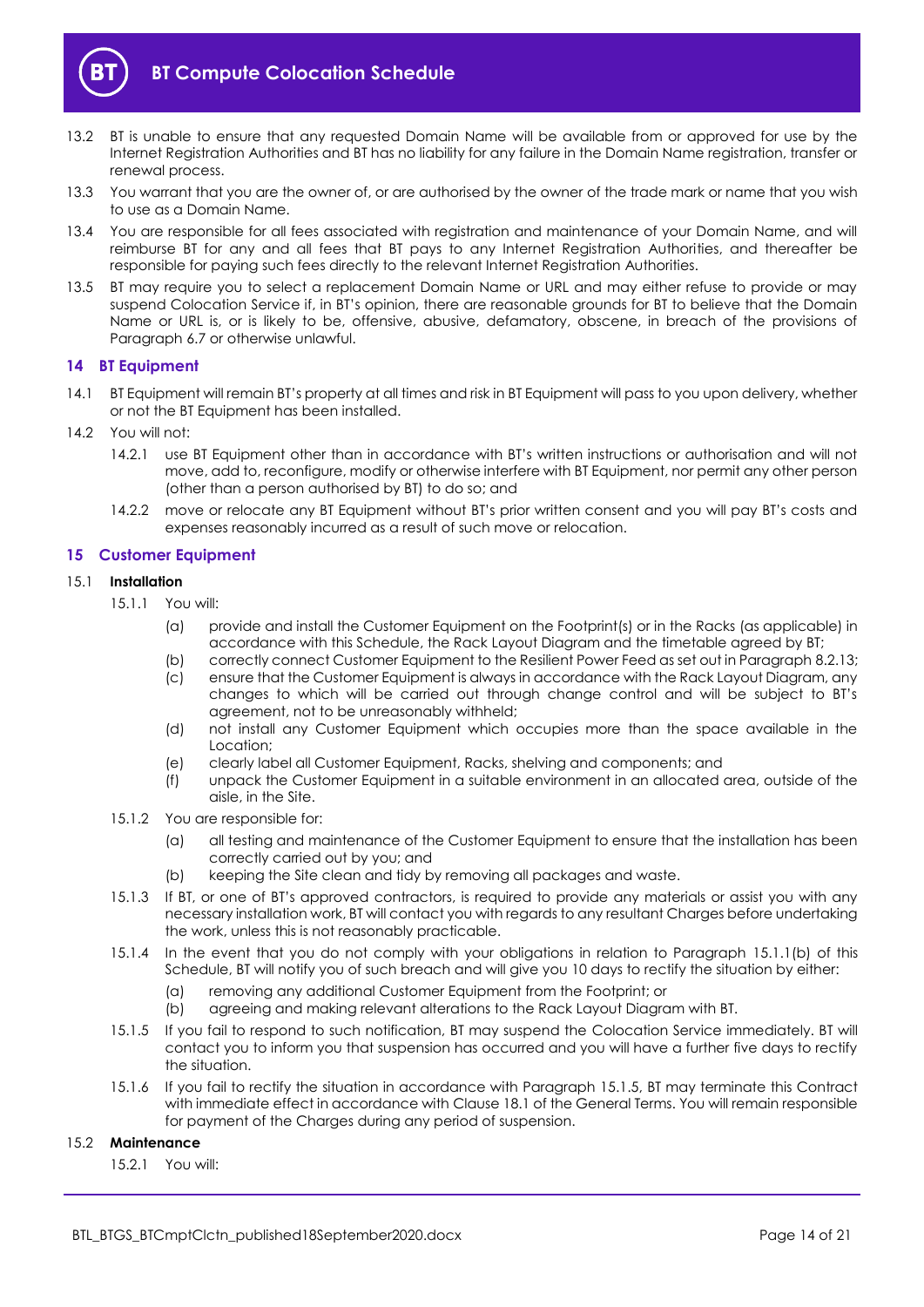

- (a) maintain the Customer Equipment in good working order and keep the Location tidy and free from safety hazards at all times;
- (b) ensure that no installation of, modification, alteration or addition to the Customer Equipment would result in changes to:
	- (i) the floor loading that exceed the Maximum Floor Loading;
	- (ii) the heat output of the Customer Equipment that exceed the Maximum Heat Output; or
	- (iii) the power consumption of the Customer Equipment that exceeds the Maximum Power Load;
- (c) comply with any rules, for example data centre Site Regulations, applicable to the Customer Equipment or the Site at all times;
- (d) comply with any directions given by BT if any interference occurs between the Customer Equipment and the equipment of a third party. If BT establishes, following an investigation undertaken by BT that the interference is caused by the Customer Equipment, you will be responsible for the cost of repairing or replacing any damaged equipment belonging to any third party and will pay such sums on demand to BT or such third party as BT may specify;
- (e) not use the Customer Equipment in a manner or for a purpose which constitutes a violation or infringement of a third party's rights (including Intellectual Property Rights), or is harmful or detrimental to BT's or any other party's reputation; and
- (f) make good any damage or any unauthorised alterations to the Site or equipment of any third party, for which you are liable, within 10 days of a written Notice from BT or the Site Owner. If you fail to comply with any such Notice, BT may carry out the work and invoice you for BT's reasonable costs of doing so.
- 15.2.2 BT may:
	- (a) inspect and record the condition of the Location; and
	- (b) repair, maintain, clean, alter or rebuild any part of the Site.
- 15.2.3 BT may, within reason and on reasonable notice (except in cases of emergency), disconnect any part of the Customer Equipment at your expense without incurring any liability to you or your customers.
- 15.2.4 All Customer Equipment shall remain the property of you or your licensors.

#### 15.3 **Relocation**

- 15.3.1 Subject to Paragraph [15.3.2](#page-14-3), BT may on not less than three months' Notice to you require you to move the Customer Equipment from its Footprint and install it in another Footprint in the Site for operational or any other reason. All reasonable costs and expenses incurred in connection with such relocation of the Customer Equipment will be borne by BT.
- <span id="page-14-3"></span>15.3.2 BT will, when specifying the timescale for any relocation of the Customer Equipment, use reasonable endeavours to consult with you and to agree a timescale that causes minimum disruption to the operation of the Colocation Service.

#### <span id="page-14-2"></span>15.4 **Removal**

- 15.4.1 On expiry or termination of the Colocation Service, you will be responsible for the removal of the Customer Equipment from the Site and such removal will occur before the Contract termination date or expiry of the Contract.
- 15.4.2 In the event that you fail to remove the Customer Equipment from the Site by the date of termination, BT may charge you reasonable costs for the storage and handling of the Customer Equipment at the Site on a daily basis.
- 15.4.3 BT may remove any Customer Equipment at your expense, for reasons of security, fire, hazards or breach of this Schedule. When practicable, Notice will be given but, in emergency cases, Customer Equipment may be removed by BT without Notice.

#### <span id="page-14-0"></span>**16 WEEE Directive**

- <span id="page-14-4"></span>16.1 You will be responsible under Article 13 of the Waste Electrical and Electronic Equipment Directive 2012 ("**WEEE Directive**") for the costs of collection, treatment, recovery, recycling and environmentally sound disposal of any equipment supplied under the Contract that has become waste electrical and electronic equipment ("**WEEE**").
- 16.2 Each of us acknowledge that for the purposes of Article 13 this Paragraph [16](#page-14-0) is an agreement stipulating other financing arrangements for the collection, treatment, recovery, recycling and environmentally sound disposal of WEEE.
- 16.3 You will be responsible for any information recording or reporting obligations imposed by the WEEE Directive.

#### <span id="page-14-1"></span>**17 Purchased Equipment**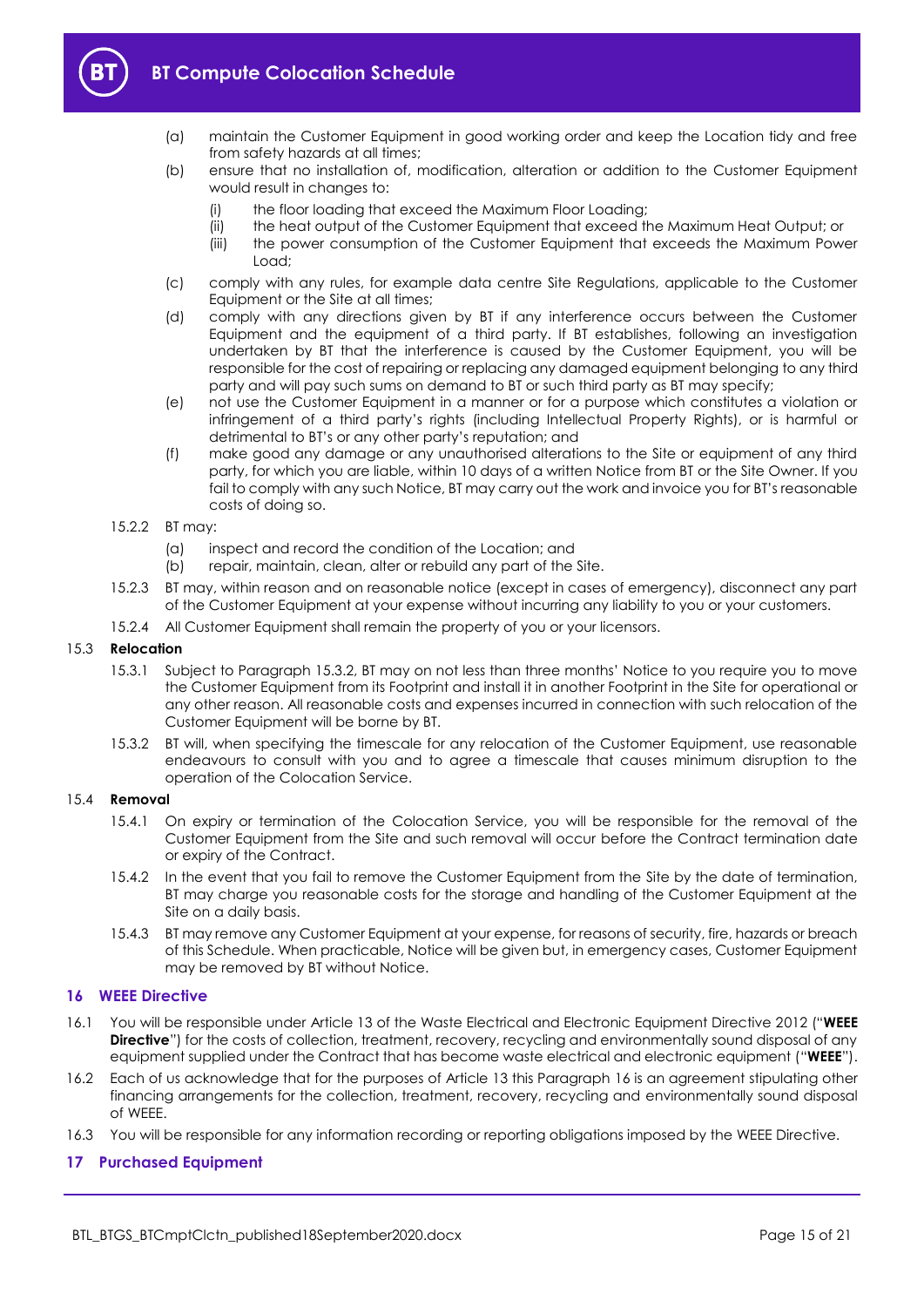

#### 17.1 **Consumer Regulations**

When you place an Order acting for purposes which are related to your trade, business or profession, it is deemed a business to business transaction to which the Consumer Contracts (Information, Cancellation and Additional Charges) Regulations 2013 do not apply.

#### 17.2 **Sale of Goods**

The UN Convention on Contracts for the International Sale of Goods will not apply to the Contract.

#### <span id="page-15-0"></span>17.3 **Transfer of Title and Risk**

- 17.3.1 Title in the Purchased Equipment (except for the Intellectual Property Rights) will pass to you when you have paid for the Purchased Equipment in full.
- 17.3.2 If BT delivers or installs the Purchased Equipment, risk will pass to you on delivery of the Purchased Equipment, but you will not be liable for any loss or damage that is caused by BT's negligence.
- 17.3.3 If BT does not deliver or install the Purchased Equipment, risk will pass to you when you take possession of the Purchased Equipment.

#### <span id="page-15-1"></span>17.4 **Acceptance**

- <span id="page-15-2"></span>17.4.1 The Purchased Equipment will be deemed to have been accepted:
	- (a) if BT does not install the Purchased Equipment, when you take delivery or possession of the Purchased Equipment; and
	- (b) if BT installs the Purchased Equipment, at the earlier of:
		- (i) the Service Start Date in accordance with Paragraph [7.1.4;](#page-7-5) and
		- (ii) if you notify BT in writing that the Purchased Equipment does not work but that is due to minor Incidents that do not affect the Purchased Equipment's performance, the date of that notice.
- 17.4.2 Except where you have relied on BT's written advice, it is your responsibility to satisfy yourself as to the suitability of Purchased Equipment for your needs.

#### <span id="page-15-3"></span>17.5 **Warranty**

- 17.5.1 At any time during the period of 12 consecutive months following acceptance of the Purchased Equipment in accordance with Paragraph [17.4.1\(a\)](#page-15-1) or during the period of 12 consecutive months following the Service Start Date in accordance with Paragraph [17.4.1\(b\),](#page-15-2) if you report to BT that there is an Incident in the Purchased Equipment which is due to faulty design, manufacture or materials, or BT's negligence, BT will, or will arrange for the manufacturer or other third party to, replace or (at BT's option) repair the part affected by, or causing the Incident free of charge, unless:
	- (a) the Purchased Equipment has not been properly kept, used and maintained in accordance with the manufacturer's or BT's instructions, if any;
	- (b) the Purchased Equipment has been modified without BT's written consent;
	- (c) the Incident is due to accidental or wilful damage, interference with or maintenance of Purchased Equipment by persons other than BT, or a third party authorised by BT;
	- (d) the Incident is due to faulty design by you where the Purchased Equipment has been manufactured to your design; or
	- (e) the Incident is due to fair wear and tear.
- 17.5.2 If requested by BT, you will return the Purchased Equipment affected by an Incident to BT or to the manufacturer or other third party, in accordance with BT's instructions, for repair or replacement as set out in Paragraph [17.5.1.](#page-15-3)

#### 17.6 **Security**

- 17.6.1 You are responsible for the proper use of any user names, personal identification numbers and passwords used with the Purchased Equipment, and you will take all necessary steps to ensure that they are kept confidential, secure and not made available to unauthorised persons.
- 17.6.2 BT does not guarantee the security of the Purchased Equipment against unauthorised or unlawful access or use.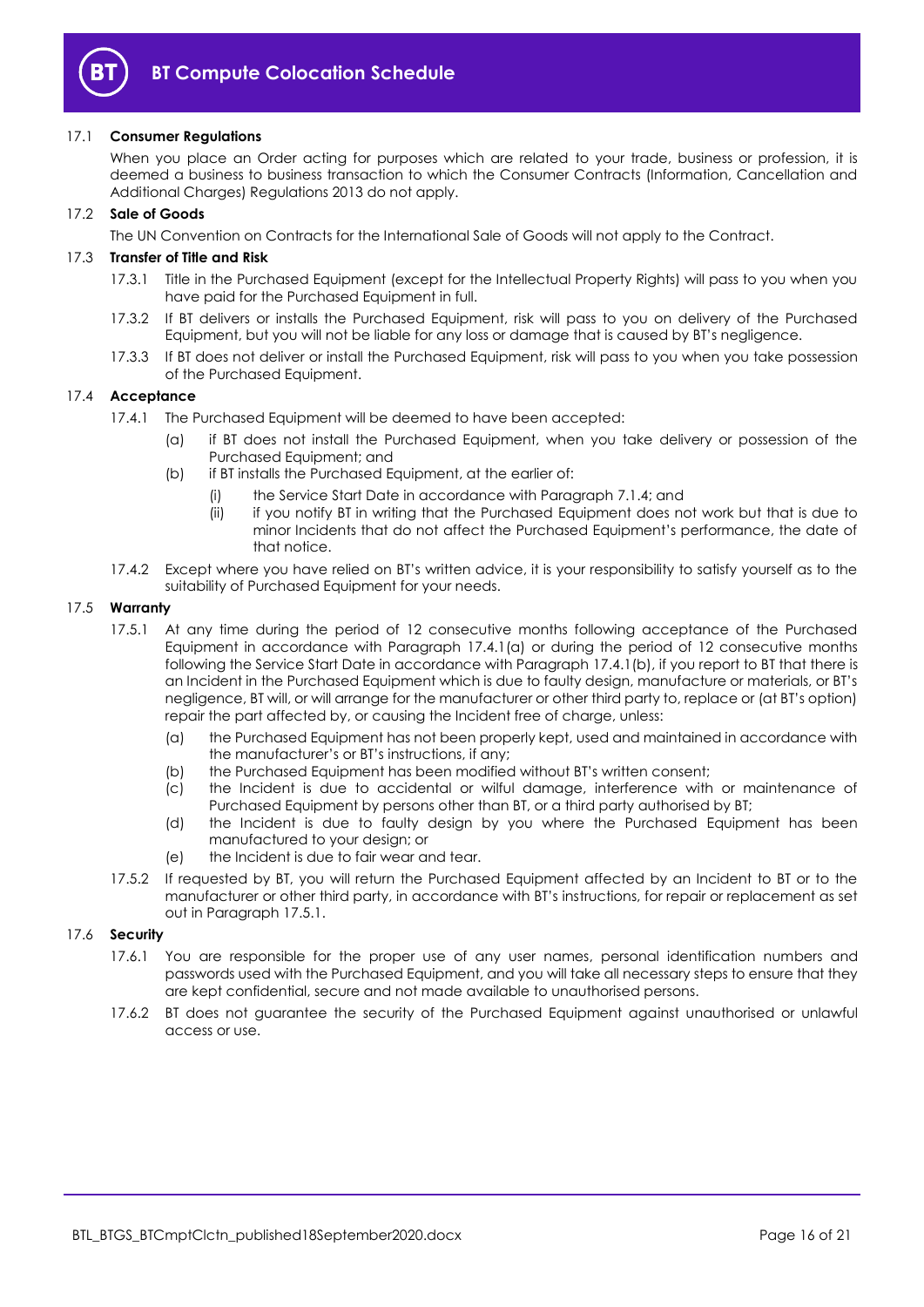

## <span id="page-16-0"></span>**Part C – Service Levels**

#### <span id="page-16-1"></span>**18 Service Availability**

#### <span id="page-16-4"></span>18.1 **Availability Service Level**

BT will maintain power to the Rack at 100 per cent measured in minutes, over a calendar month period, starting from the Service Start Date by at least one of the two power feeds within the Resilient Power Feed ("**Availability Service Level**").

#### 18.2 **Availability Service Credits**

The following Service Credits apply at the Strategic Data Centre of choice:

18.2.1 If a Critical Outage occurs you will receive the following:

| Availability in a month<br>(100 x (number of minutes in the calendar month where there is a<br>Critical Outage))/(number of minutes in the calendar month)) | Service Credit as a<br>percentage of the total<br>monthly Recurring Charges<br>for the affected Footprint |
|-------------------------------------------------------------------------------------------------------------------------------------------------------------|-----------------------------------------------------------------------------------------------------------|
| $<100\%$                                                                                                                                                    | 10%                                                                                                       |
| $<99.99\%$                                                                                                                                                  | 15%                                                                                                       |
| <99.95%                                                                                                                                                     | 20%                                                                                                       |
| <99.9%                                                                                                                                                      | 26%                                                                                                       |
| <99.8%                                                                                                                                                      | 50%                                                                                                       |

18.2.2 Service Credits are available for a maximum of four Critical Outages in any period of 30 days.

#### <span id="page-16-2"></span>**19 Requests for Service Credits**

- <span id="page-16-3"></span>19.1 You may request applicable Service Credits within 28 days of the end of the calendar month in which an Incident occurred by providing details of the reason for the Claim to the following address:
	- 19.1.1 by post to:

Sheffield Command Centre 220 Rockingham Street Sheffield South Yorkshire S1 3PL; or

- 19.1.2 by email to ahsupport@bt.com.
- 19.2 Any failure by you to submit a request in accordance with Paragraph [19.1](#page-16-3) will constitute a waiver of any Claim for Service Credits in that calendar month.
- 19.3 Upon receipt of a valid request for Service Credits in accordance with Paragraph [19.1;](#page-16-3)
	- 19.3.1 BT will issue you with the applicable Service Credits by deducting those Service Credits from your invoice within two billing cycles of the request being received; and
	- 19.3.2 following expiry or termination of the Contract where no further invoices are due to be issued by BT, BT will pay you the Service Credits in a reasonable period of time.
- 19.4 All Service Levels and Service Credits will be calculated in accordance with information recorded by, or on behalf of, BT.
- 19.5 Service Credits for all Service Levels will be aggregated and are available:
	- (a) up to a maximum amount equal to 100 per cent of the monthly Recurring Charge for the affected Colocation Service; and
	- (b) for no more than four Critical Outages in any one period of thirty days.
- 19.6 You will notify BT of any disputed credit within one month of the date of BT's invoice and the dispute will be resolved in accordance with Clause 11 of the General Terms.
- 19.7 The Service Levels under this Schedule will not apply:
	- 19.7.1 in the event that Clause 8 of the General Terms applies;
	- 19.7.2 during any trial period of the Colocation Service;
	- 19.7.3 during Planned Maintenance;
	- 19.7.4 to Incidents due to a failure of your network or equipment configuration;
	- 19.7.5 to Incidents due to the faults or omissions of other Internet service providers;
	- 19.7.6 to failures due to any Force Majeure Event;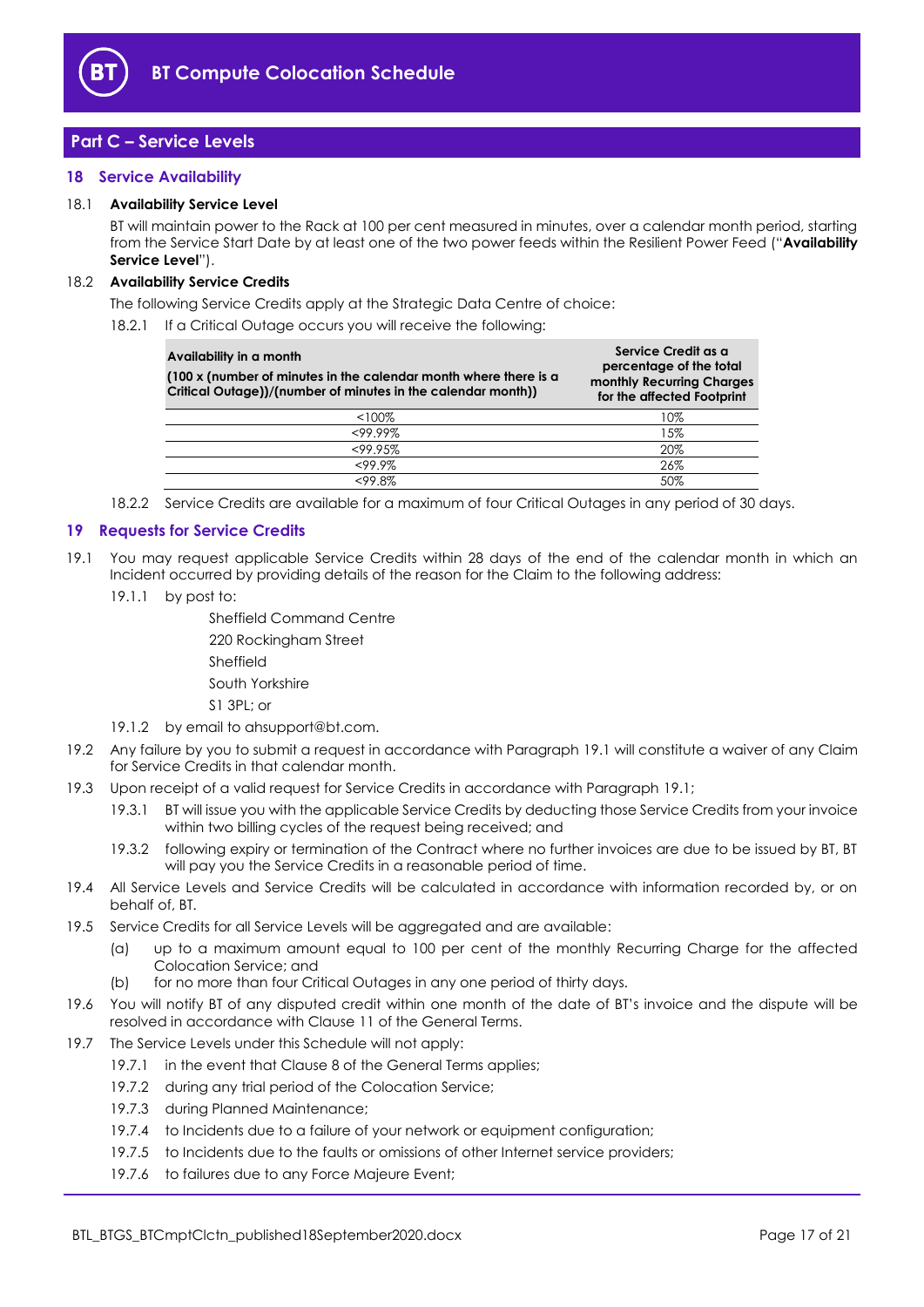

- 19.7.7 if you cause a delay or do not provide any requested information in accordance with any reasonable timescales BT tells you about;
- 19.7.8 to any Incident not reported in accordance with Paragraph [9](#page-10-0) above; or
- 19.7.9 if you have not complied with the Contract.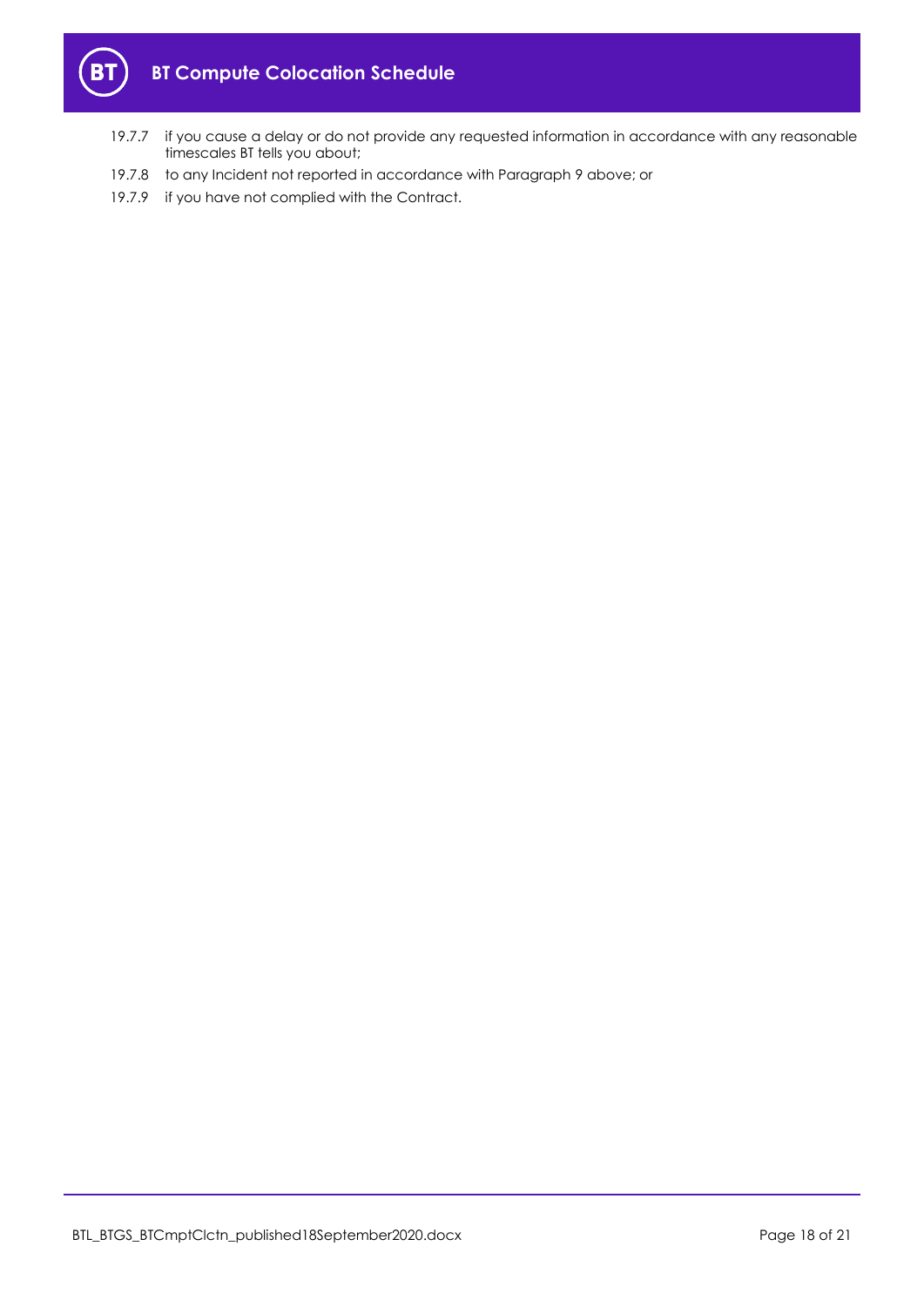

## <span id="page-18-0"></span>**Part D – Defined Terms**

#### <span id="page-18-1"></span>**20 Defined Terms**

In addition to the defined terms used in the General Terms, capitalised terms used in this Schedule will have the following meanings:

"**Availability Service Credit**" means the Service Credit calculated at the standard Availability Service Credit rate or at the elevated Availability Service Credit rate as applicable.

"**Availability Service Level**" has the meaning given in Paragraph [18.1.](#page-16-4)

"**Business Hours**" means between the hours of 0800 and 1700 in a Business Day.

"**Compute Management System**" or "**CMS**" means the online portal and the automation / orchestration system that manages and drives the Colocation Service.

"**Critical Outage**" means a complete loss of Colocation Service to the Customer Equipment caused by a complete loss of power to the Resilient Power Feed.

"**Customer Committed Date**" means the date provided by BT on which delivery of the Colocation Service (or each part of the Colocation Service, including to each Site) is due to start.

"**Customer Contact**" has the meaning given in Paragraph [8.1.1.](#page-8-1)

"**Customer Equipment**" means any equipment including any Purchased Equipment and any software, other than BT Equipment, used by you in connection with a Colocation Service.

"**Customer Information**" means data, information, video, graphics, sound, music, photographs, software and any other materials (in whatever form) published or otherwise made available (directly or indirectly) by you or on your behalf by using the Colocation Service.

"**De-installation Charges**" means the charges payable by you on de-installation of the Colocation Service that will be equal to the then current rates for Installation Charges on the date of de-installation.

"**Documentation comprising the Order**" refers to the standard contract pack. This pack comprise one or more of the following components; Customer Requirements Form (CRF), Pricing Schedule, AX Order Form.

"**Domain Name**" means a readable name on an Internet page that is linked to a numeric IP Address.

"**EAC**" means an Electronic Access Card used for access to the Site.

"**EU**" means the European Union.

"**Footprint**" means an area of space in the Data Centre available for Customer Equipment, occupied by you including, but not limited to the area surrounding the Footprint

"**Incident**" means an unplanned interruption to, or a reduction in the quality of, the Colocation Service or particular element of the Colocation Service.

"**Indexation Date**" has the meaning given in paragraph 10.4.1.

"**Installation Charges**" means those Charges as set out in the Order in relation to installation of the Colocation Service or any Purchased Equipment, Customer Equipment or BT Equipment as applicable.

"**Internal Cabling**" means any conduits, wires, cables and other conducting media used in connection with the Customer Equipment.

"**Internet**" means a global system of interconnected networks that use a standard Internet Protocol to link devices worldwide.

"**Internet Registration Authority**" means an internationally recognised organisation that logs the registered owners of Domain Names and manages Domain Name registries for the country or international community that it represents.

"**IP Address**" means a unique number on the Internet of a network card or controller that identifies a device and is visible by all other devices on the Internet.

"**Local Area Network**" or "**LAN**" means the infrastructure that enables the ability to transfer IP services within Sites (including data, voice and video conferencing services).

"**Location**" means such part or parts of the Site occupied by you including, but not limited to the area surrounding the Footprint.

"**Maximum Floor Loading**" means the maximum permissible weight allowed per Rack Footprint.

"**Maximum Heat Output**" means the maximum heat output (kW) allowed per square meter.

"**Maximum Power Load**" means the maximum gross power consumption for each Footprint.

"**Media Handling**" has the meaning given in Paragraph 3.4.

"**Minimum Period of Service**" means a period of 12 consecutive months beginning on the Service Start Date, unless otherwise set out in an Order.

"**Notice of Non-Renewal**" has the meaning given in Paragraph [6.2.1.](#page-4-5)

"**Notice to Amend**" has the meaning given in Paragraph [6.2.3.](#page-4-3)

"**Planned Maintenance**" means any Maintenance BT has planned to do in advance.

"**Portal**" means the Compute Management System and any graphical user interface for BT Colocation Service made available via the Compute Management System.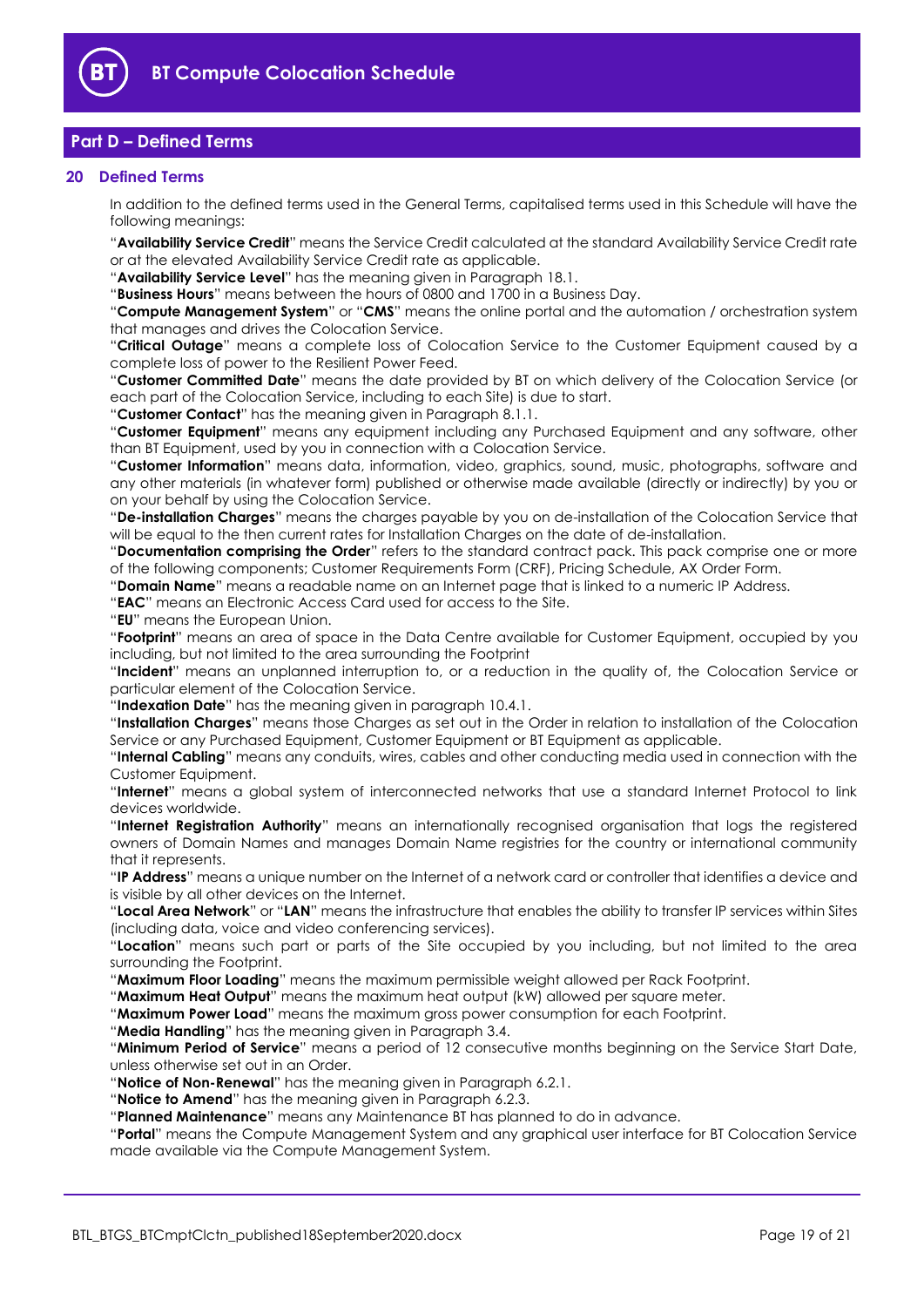**BT Compute Colocation Schedule**

"**Rack**" means a device that will house the Customer Equipment on the Footprint, provided by either of us as set out in the Order. It will be 600mm wide x 1000mm deep x 2250mm (42U) high unless otherwise agreed with BT in writing.

"**Rack Layout Diagram**" means the diagram agreed by both of us identifying all the Customer Equipment to be placed within the Footprint.

"**Recurring Charges**" means the Charges for the Colocation Service or applicable part of the Colocation Service that are invoiced repeatedly in every payment period (e.g. every month), as set out in the Order.

"**Remote Hands**" means the Service Option that comprises assistance by BT to carry out routine tasks on your behalf at the nominated Footprint.

"**Remote Hands Tasks**" has the meaning given in Paragraph 3.1.5.

"**Renewal Period**" means for each Colocation Service, the initial 12 months period following the Minimum Period of Service, and each subsequent 12 months period.

"**Resilient Power Feed**" means two power feeds, each of which is supplied by one separate power distribution unit to a Footprint.

"**Retail Price Index**" means the All Items Retail Prices Index published by the Office for National Statistics.

"**Service Desk**" has the meaning given in Paragraph [7.1.1.](#page-7-6)

"**Service Level**" means the Availability Service Level.

"**Service Management Boundary**" has the meaning given in Paragrap[h 4.1.](#page-3-2)

"**Service Options**" has the meaning given in Paragraph [3.](#page-2-0) 

"**Site**" means the data centre from which the Colocation Service is provided, as set out in any applicable Order. "**Site Owner**" means the owner of the Site where the Site is not owned by BT.

"**Site Regulations**" means the rules and regulations governing the conduct of persons, security procedures and health and safety in the Site as notified to you by BT from time to time.

"**Standard Service Component**" has the meaning given in Paragraph [2.](#page-1-4)

"**Strategic Data Centre**" means a specific location of a data centre, further details of which are set out in Paragraph 21 and the applicable Annex.

"**Tape Change Schedule**" has the meaning given in Paragrap[h 4.1.](#page-3-2)

"**Colocation Service**" has the meaning given in Paragraph [1.](#page-1-3)

"**Territory**" means the country in which BT is registered as resident for corporate income tax purposes.

"**Third Party Information**" means data, information, video, photographs, software and any other materials (in whatever form) not owned or generated by you or on your behalf, published or otherwise made available by you using the Colocation Service.

"**Ticket**" has the meaning given in Paragrap[h 9.1.2](#page-10-2) and may also be known as a "**fault reference number**".

"**Uniform Resource Locator**" or "**URL**" means a character string that points to a resource on an intranet or the Internet.

"**Usage Charges**" means the Charges for the Colocation Service or applicable part of the Colocation Service that are calculated by multiplying the volume of units that you used or incurred in a period (e.g. number of agents using the Colocation Service, or the number of minutes the Colocation Service was used for) with the relevant fee as set out in the Order.

"**VESDA**" means the very early smoke detection apparatus.

"**Visitor**" means any of your representatives authorised to have access to the Site, Location or Footprint by you. "**WEEE**" has the meaning given in Paragrap[h 16.1.](#page-14-4)

"**WEEE Directive**" has the meaning given in Paragrap[h 16.1.](#page-14-4)